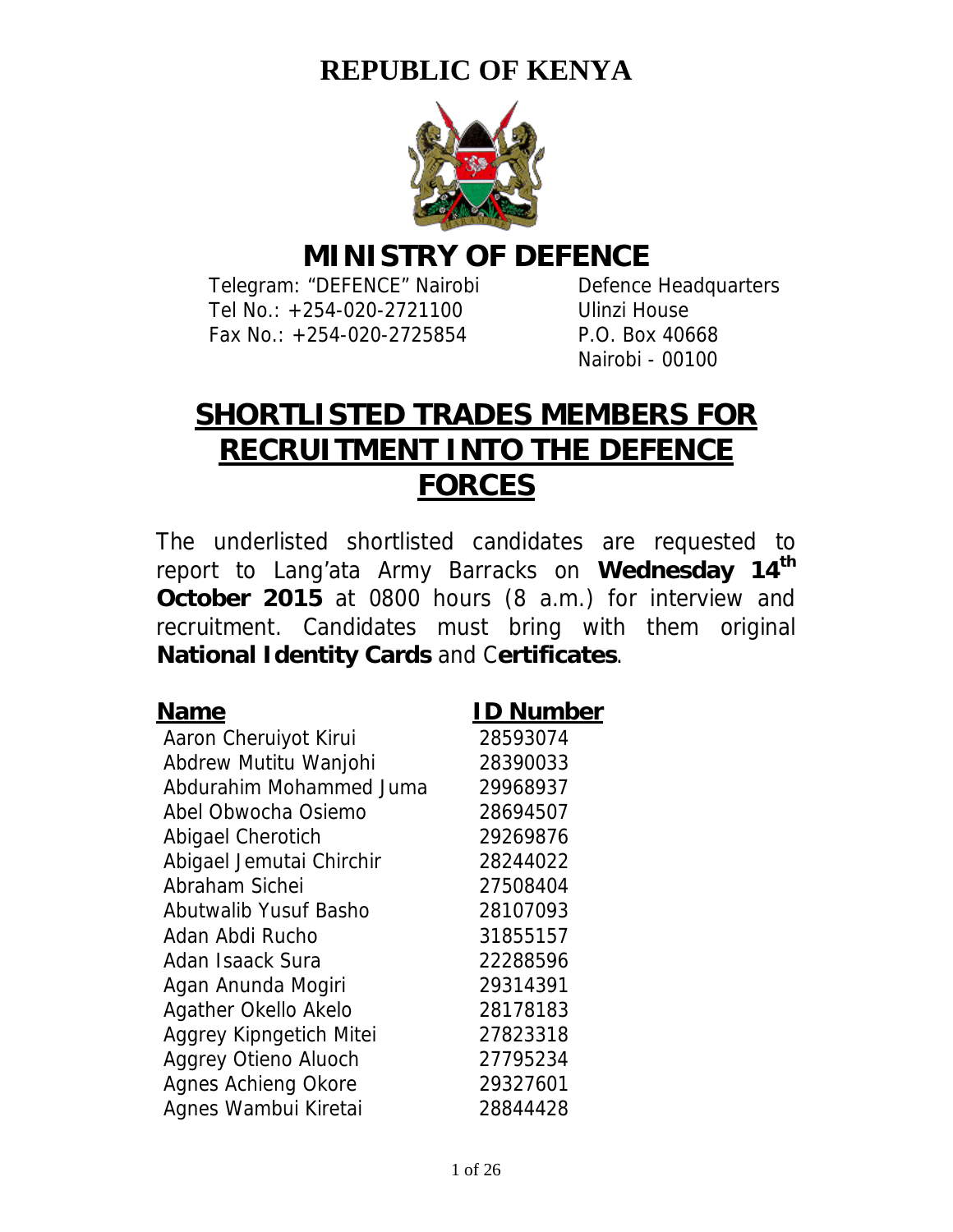| Albert Kibiwot Rop        | 28315417 |
|---------------------------|----------|
| Albert Mwangi Mwaniki     | 26200148 |
| Albert Otete Orenge       | 27932147 |
| Alex Ahuga Suruda         | 27780828 |
| Alex Kipsang Bartono      | 29915187 |
| Alex Munene Njue          | 27967897 |
| Alex Murimi Muriithi      | 27842759 |
| Alex Mwendwa Ngunga       | 32218142 |
| Alex Njoroge Thuo         | 29344035 |
| Alex Nyamwembe Omayio     | 29603107 |
| Alex Obuta Omweri         | 29744972 |
| Alexander Musyoki Wambua  | 29911874 |
| <b>Alexander Mwendwa</b>  | 27919124 |
| Alfred Kalii Kyuma        | 28973967 |
| Alfred Mukangai           | 28925066 |
| Alice Mbithe Munyiva      | 28052807 |
| Alice Mumbe Peter         | 27827268 |
| Alice Mwongeli Kyalo      | 30447792 |
| Alice Wambui Njao         | 29835802 |
| Allan Kiprono Kipchumba   | 29796294 |
| Allan Meshark Chisaina    | 27937925 |
| Allan Okoth Odero         | 29053647 |
| Alvin Cheruiyot Mutai     | 27863058 |
| Amboka Nelson Litonde     | 29171799 |
| Amina Kearly Tisa         | 27741136 |
| Amos Abwasi               | 28438389 |
| Amos Kipkogei Kutto       | 28372968 |
| Amos Maina Ndumia         | 27698547 |
| Amos Masinde Wafula       | 23549298 |
| Amos Nyakwara Nyandiko    | 31746300 |
| Amos Oino Otieno          | 32890665 |
| Amos Onyango Otieno       | 27687391 |
| Amos Wanjala Nasong'o     | 28670422 |
| Amunze Sabuni Elphat      | 27808193 |
| Anderson Kahuha Wanyui    | 29674262 |
| Andrew Kiprotich Kandagor | 28068228 |
| Andrew Mkondo Mwazala     | 29368938 |
| Andrew Mulumia Angolole   | 27569321 |
| <b>Andrew Ngure Nwili</b> | 31709182 |
| Angellicah Mukeli Kitila  | 31099296 |
| Angus Kipsang Aengwo      | 27476746 |
| Ann Irene Wacera Muthike  | 28817940 |
| Ann Mbinya Sila           | 28066909 |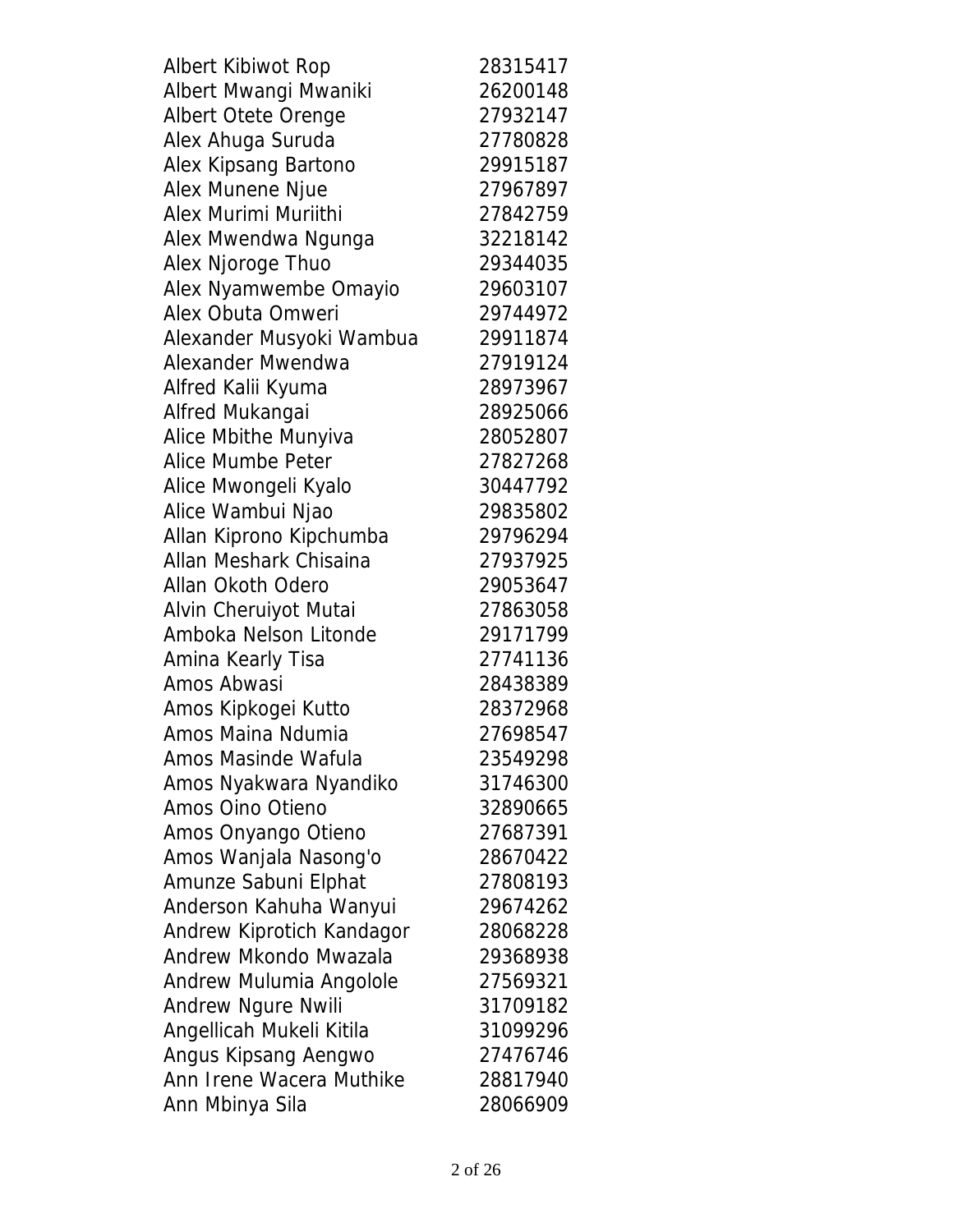| Ann Wangechi Ngalia            | 29493071 |
|--------------------------------|----------|
| Anne Jebichi                   | 30029317 |
| Anne Kawira                    | 30233277 |
| Anne Munjiru Kinuri            | 29489772 |
| Anne Nangila Makokha           | 27889894 |
| Anthony Gitau Ndungu           | 28786790 |
| Anthony Kibet Bowen            | 27928955 |
| Anthony Mbugua Maina           | 27755791 |
| Anthony Mwangi Muriruri        | 28010823 |
| Anthony Ndegwa Mukoma          | 27491443 |
| Anthony Ndengwa Thiari         | 28557688 |
| Antony Githongo Muchina        | 27674051 |
| Antony Munene Njeru            | 26900565 |
| Antony Nyangau                 | 28919786 |
| Antony Odera Otieno            | 28664565 |
| Antony Wambua Kimen            | 28382623 |
| Areba Nyasani Thomas           | 31906794 |
| Arnord Mwangangi Murithi       | 32574091 |
| Aron Kipngetich Sang           | 29574504 |
| <b>Asuma Charles</b>           | 30097198 |
| Atunga Alex Tendet             | 30417317 |
| <b>Austine Gitau Gichuhi</b>   | 29435937 |
| Bainbridge Kipkurui Rotich     | 27832529 |
| Baraka Konde Mumba             | 28464441 |
| Beatrice Auma Arum             | 27922371 |
| <b>Beatrice Chebet</b>         | 27965388 |
| <b>Beatrice Cherop Langat</b>  | 27997347 |
| Beatrice Maureen Musyoka       | 30001814 |
| Belinda Kwamboka Osoro         | 28298507 |
| Benard Abunga Mogaka           | 29013032 |
| <b>Benard Bett</b>             | 28671361 |
| <b>Benard Cheruiyot</b>        | 27979884 |
| Benard Kariuki Mwangi          | 28873992 |
| <b>Benard Kerich</b>           | 27518784 |
| <b>Benard Kibet Kemboi</b>     | 28605774 |
| Benard Kiplimo Kibichi         | 27899191 |
| <b>Benard Kipngetich Mutai</b> | 27456571 |
| Benard Odongo Makokha          | 28550429 |
| <b>Benard Otieno Ochieng</b>   | 29398317 |
| <b>Benard Otieno Odheche</b>   | 27843867 |
| <b>Benard Sifuna Muricho</b>   | 27836646 |
| Benedict Oyugi Oremo           | 27943281 |
| Benjambini Gathogo Gathogo     | 29220778 |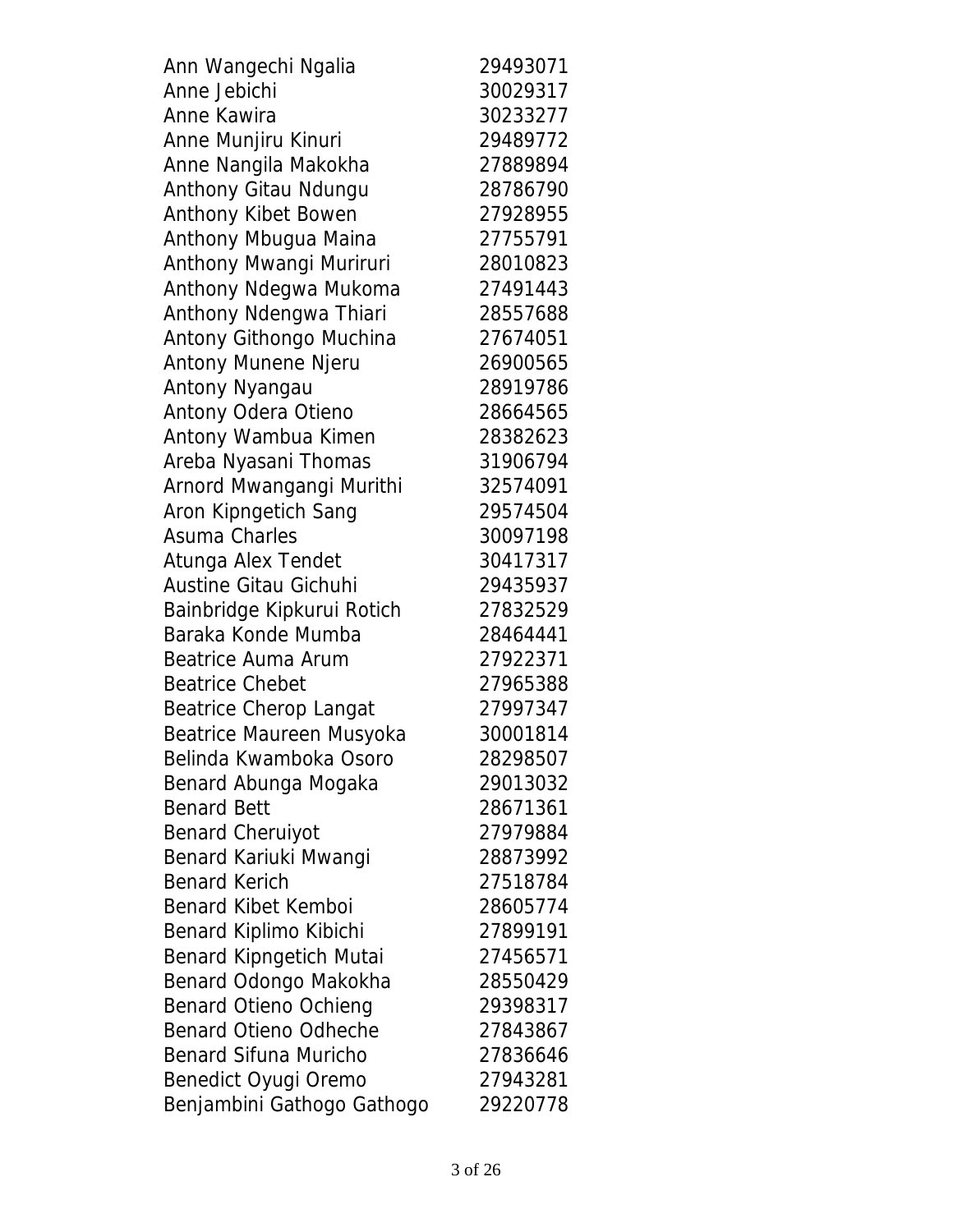| Benjamin Kamae Ndirangu       | 27622927 |
|-------------------------------|----------|
| Benjamin Kipkoech Cheruiyot   | 28296333 |
| Benjamin Zhiro Chigulu        | 27955604 |
| Benson Kibiwott Kiprop        | 29245947 |
| Benson Mukilya Kyavoa         | 31851296 |
| Benson Muranga Ongera         | 29816691 |
| Benson Nyoro Mwaginda         | 27931925 |
| Bernard Choge Kipsang         | 29568815 |
| Berrine Kwamboka Mutegi       | 28086601 |
| Beth Wamuyu Kihuga            | 29005647 |
| Beth Wanjiru Kahuha           | 27950054 |
| Bett Benard Kipkemboi         | 29431733 |
| <b>Bett Charles</b>           | 27981876 |
| Bett Robert Kiprono           | 29759134 |
| <b>Betty Njeri Mathenge</b>   | 27416157 |
| <b>Bildad Kiptarus</b>        | 27778493 |
| Boaz Kipkogei                 | 33624135 |
| Bonface Mochama Onsongo       | 28707103 |
| Bonface Tumbo Ayienda         | 29042176 |
| <b>Boniface Mule Mwilu</b>    | 28365511 |
| Boris Lika Murichu            | 28906218 |
| <b>Bradley Kilobi</b>         | 28464974 |
| Bramwel Mwisheni Muchembeli   | 30152993 |
| Brek Bashadhi Suleiman        | 28127902 |
| Brenda Bertha Adhiambo Olweny | 28467196 |
| Brian Kipkorir Kipsindo       | 28578708 |
| Brian Mwashighadi Mbwagwa     | 28322177 |
| Brian Omondi Odhiambo         | 28865254 |
| Brian Omosa Mogambi           | 29711043 |
| Brian Omumeyi Omware          | 30753954 |
| Brian Owuor Ochieng           | 27893282 |
| <b>Bruce Murimi Mbae</b>      | 28553293 |
| Bwoyi Elkanah                 | 28613274 |
| Caleb Kipkogei Maiyo          | 28385414 |
| Calvin Oduor Oywak            | 27729309 |
| Calvine Amakobe Simiyu        | 29293735 |
| Canicias Kipkemboi Koech      | 28519843 |
| Carlos Kitata Maingi          | 28843721 |
| Caroline Cherono              | 28746650 |
| Caroline Jeruto Toroitich     | 28380183 |
| Caroline Kagwiria             | 29422103 |
| Caroline Njoki Gitau          | 28047001 |
| Caroline Waithera Njuguna     | 27892444 |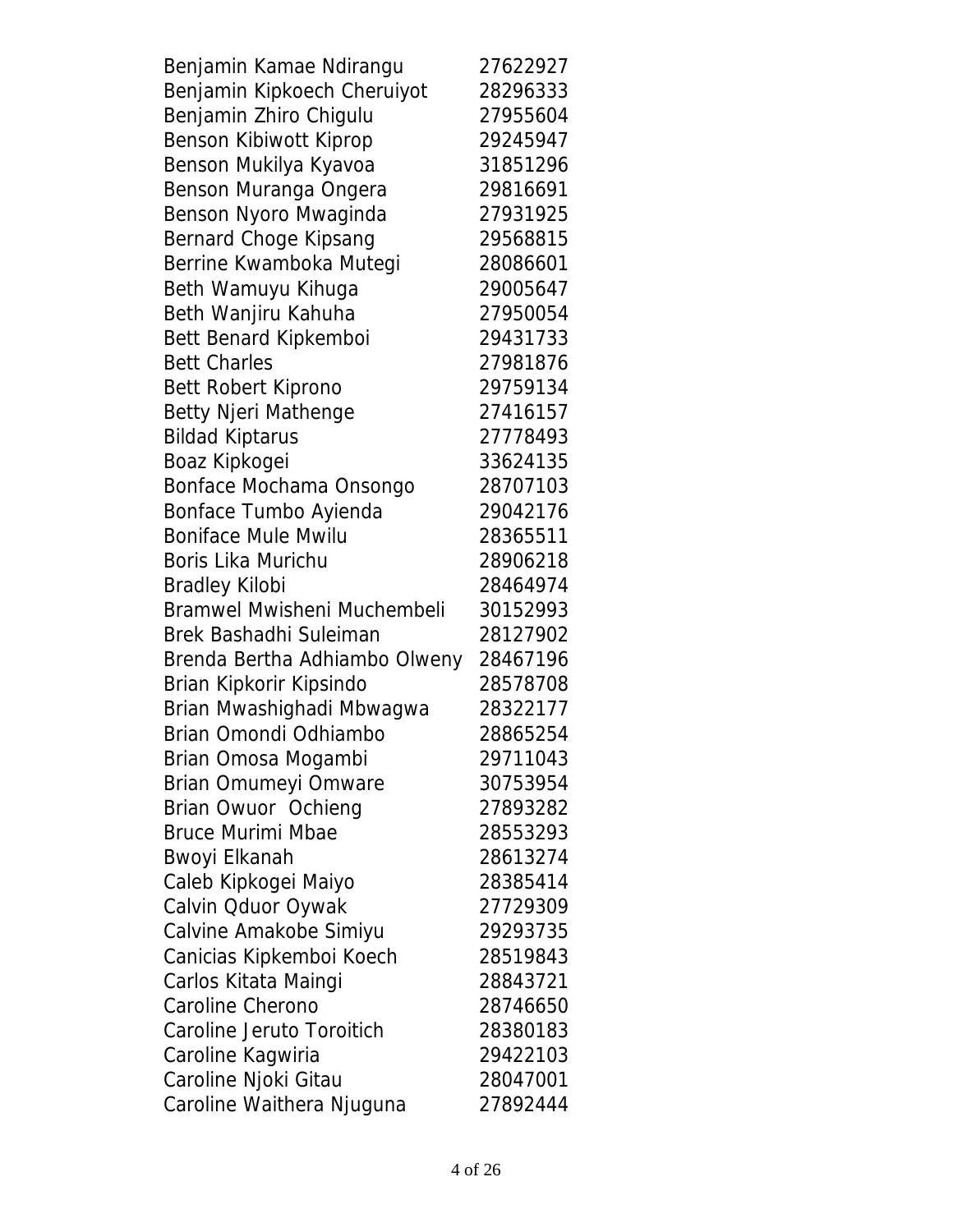| Caroline Wamaitha Kanyeki      | 28066696 |
|--------------------------------|----------|
| Carolyne Kaveni Mutune         | 28454445 |
| Carolyne Waithera Njuguna      | 27892944 |
| Carolyne Wanjiru Murithi       | 28108775 |
| Catherine Mbatha Muthoka       | 28750381 |
| Catherine Mumbua Mutisya       | 28381329 |
| Catherine Muthoni Gichuki      | 28050909 |
| Catherine Waduda Kibigo        | 27481473 |
| Cecily Wanjiku Kariuki         | 28776089 |
| Celia Nyangi Anyama            | 28338182 |
| Centrix Nekesa Barasa          | 28204287 |
| <b>Charles Kimotho Ndiritu</b> | 29613453 |
| Charles Kimurgor Arusei        | 28451124 |
| <b>Charles Maina Waweru</b>    | 28877158 |
| Charles Mwangi Mwaniki         | 27330634 |
| <b>Charles Ruto Masai</b>      | 28915977 |
| <b>Charles Siele</b>           | 28012746 |
| <b>Chebet Nelly Soi</b>        | 28839639 |
| <b>Chebet Phylis</b>           | 28187909 |
| Chepkirui Beatrice             | 27528089 |
| Chepkirui Joan                 | 30536440 |
| Cherono Bii                    | 27912760 |
| <b>Cheruiyot Tonui</b>         | 28877745 |
| <b>Christine Akoth Abuto</b>   | 27875344 |
| Christine Imonyat              | 28677480 |
| Christine Ngele Mshimba        | 29621030 |
| Christopher Mosigisi Omae      | 26922108 |
| Claire Mugure Muturi           | 28422828 |
| Clare Imali Aguvasu            | 28507572 |
| Claris Mutindi Muasya          | 27987682 |
| Cleophas Sikanga Masika        | 29926127 |
| Cleophas Wesonga Lukungu       | 25453435 |
| Cliff Atambo Okara             | 28219900 |
| Clinton Ongwara Osoro          | 30571704 |
| Collins E Injili               | 27764437 |
| Collins Kilonzo Mutua          | 27473467 |
| Collins Kiprop Kemboi          | 30771803 |
| <b>Collins Kiprotich Ngeno</b> | 29498938 |
| Collins Kipyegon Rono          | 29227871 |
| Collins Kirienye Kimani        | 28426001 |
| Collins Ochieng Onyango        | 27911533 |
| Collins Onyango Nyawade        | 23272856 |
| Contanciah Namweya Buteyo      | 29400052 |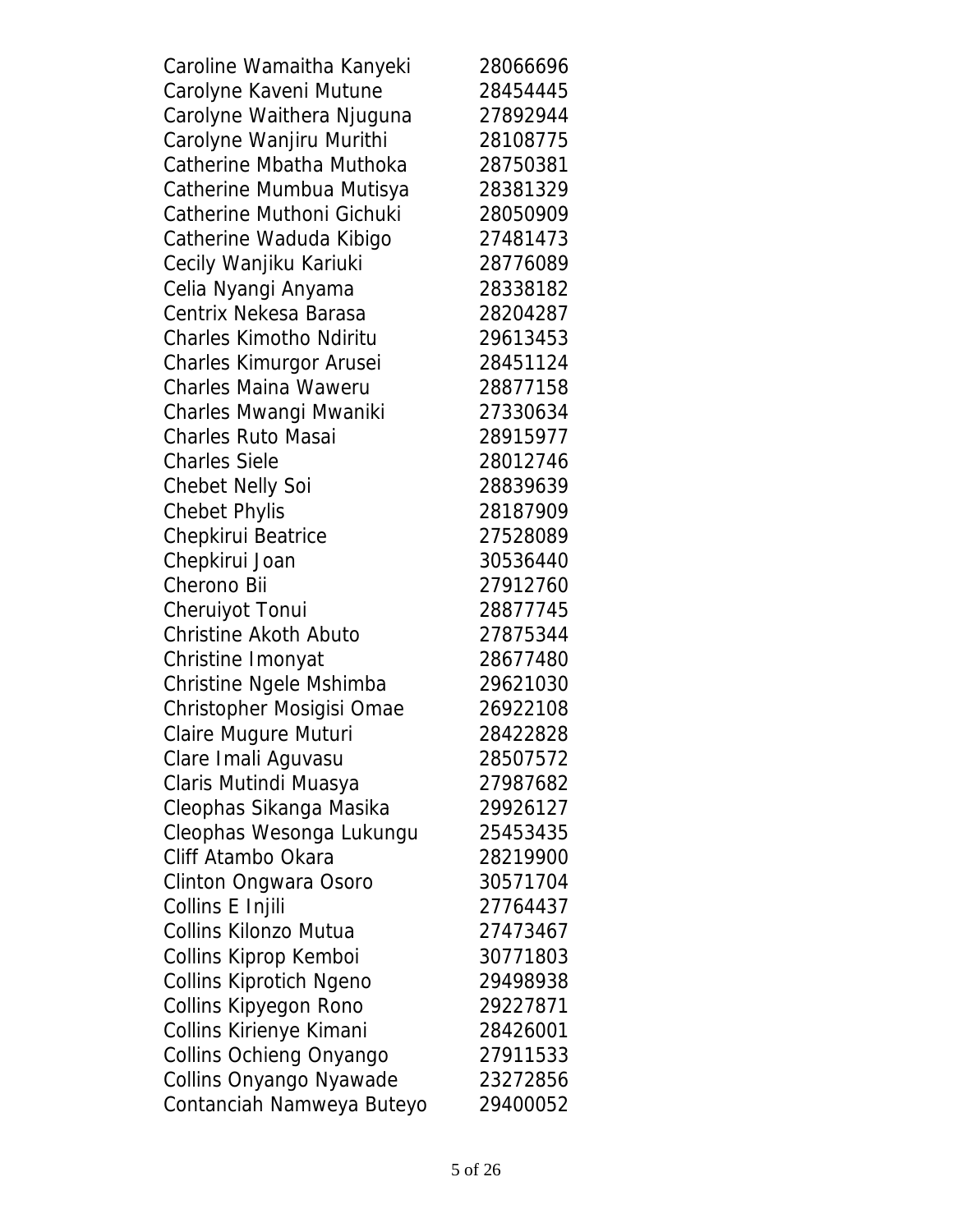| Cornelius Simiyu Wafula  | 27704516 |
|--------------------------|----------|
| Cornelius Wabwire Odunga | 29893867 |
| Dairus Kiprono Chumba    | 29271103 |
| Daisy Jeptanui           | 30565513 |
| Damarice Achieng Achuo   | 28577176 |
| Damaris Nkirote Kalare   | 29269469 |
| Damaris Wambui Muthoni   | 28430188 |
| Dancan Maiche Okoth      | 29620833 |
| Dancan Monda Mankone     | 30430489 |
| Dancun Ochieng Akuom     | 28890453 |
| Daniel Gichuru Gakuya    | 27751945 |
| Daniel Hamlet Were       | 29611816 |
| <b>Daniel Kinoti</b>     | 27777046 |
| Daniel Kitheka Kilonzo   | 31504926 |
| Daniel Kula Ngui         | 28715134 |
| Daniel Lekoine Seno      | 29629478 |
| Daniel Macharia Ngerema  | 27370173 |
| Daniel Makewa Kimeu      | 32158711 |
| Daniel Mwangangi Maluki  | 29626668 |
| Daniel Odhiambo Ombima   | 28108159 |
| Daniel Tunje Lewa        | 27976738 |
| Daniel Wambua Sila       | 28167622 |
| Daniel Wandera Adieri    | 29388741 |
| Danis Kiio Wambua        | 29286058 |
| Danson Ngigi Njuguna     | 28912981 |
| Daril Ndede Mbewa        | 28303787 |
| David Josphat Korir      | 28526968 |
| David Bora Nyenze        | 27287770 |
| David Karuga Waithaka    | 27794937 |
| David Kenani Omwoyo      | 28044424 |
| David Kihara Kibuthu     | 29780983 |
| David Mathu Wangombe     | 27810352 |
| David Njagi Machara      | 31369910 |
| David Njeru Nkonge       | 27876594 |
| David Odhiambo Otieno    | 28095060 |
| David Odhiambo Sweta     | 28416714 |
| David Tiges Nkanaan      | 29735544 |
| Davies Mark Muranga      | 28002049 |
| Debra Chebet             | 29583354 |
| Denis Ogero Moseti       | 27432076 |
| Denis Kamau Nyambura     | 27950229 |
| Denis Kipkurui           | 28722786 |
| Denis Mokurumi Ocharo    | 29768619 |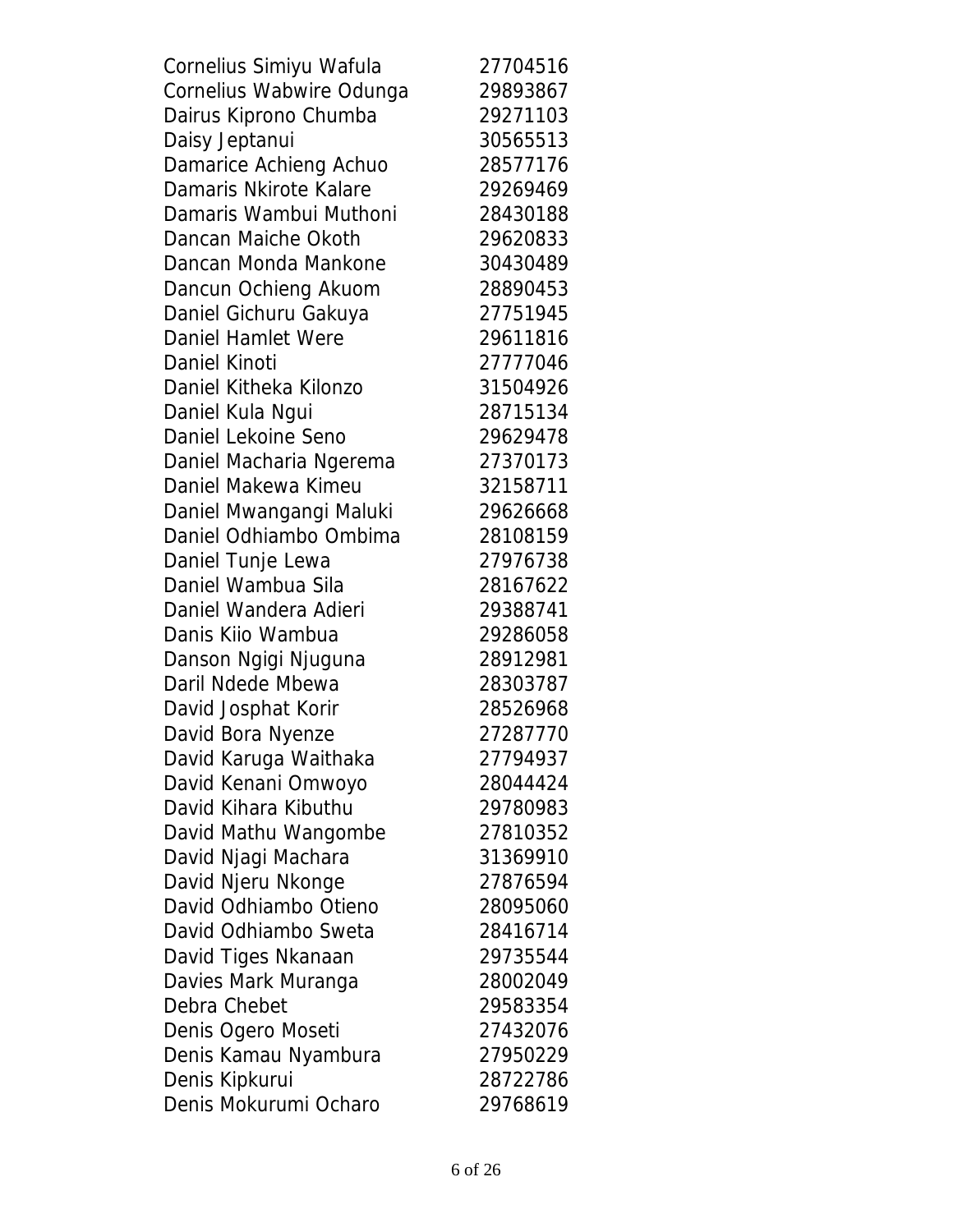| Denis Mwiti Rimiri           | 28254062 |
|------------------------------|----------|
| Denis Ngeera Mwathe          | 28485729 |
| Denis Nicodemus Mumanyi      | 29596565 |
| Denis Njagi Nyaga            | 27604156 |
| Denish Odoyo Onyango         | 29509648 |
| Dennis Barake Atunga         | 27484857 |
| Dennis Chacha Wambura        | 33288517 |
| Dennis Chirchir Ayoo         | 29186858 |
| Dennis Kamau Maina           | 28587181 |
| Dennis Maingi Mwobobia       | 29493321 |
| <b>Dennis Mbole Tsotsi</b>   | 27904884 |
| Dennis Moriasi Nyambogoria   | 28024442 |
| Dennis Munene Kariuki        | 28676740 |
| Dennis Munene Kimathi        | 28504472 |
| Dennis Mustafa Mwangangi     | 29445116 |
| Dennis Njoroge Njeri         | 28393905 |
| Dennis Ocharo Nyabuto        | 27881091 |
| Dennis Osoro Nyamari         | 28371484 |
| Dennis Wambomba Shitemu      | 28205095 |
| Devis Ogama Ouma             | 30080110 |
| <b>Dickens Chune Ooro</b>    | 27557951 |
| Dickens Osindi Ochieng       | 26653535 |
| Dickson Nyamboga Obwoge      | 28591605 |
| Dismas Job Ochoki            | 27829321 |
| Dominic Onyango Konaya       | 27456527 |
| Donald Bahati Bagoya         | 28256730 |
| Dorcas Akinyi Otieno         | 29322328 |
| Doreen Wangui Mwangi         | 28999686 |
| Doris Mukami Njoroge         | 27410425 |
| Douglas B Makori             | 30023533 |
| Douglas Thirata Mwiti        | 28721542 |
| Duncan Githinji Mutero       | 30148129 |
| Duncan Kipkoech Rotich       | 29733817 |
| Eddy Amuyunzu Ifedha         | 30451970 |
| <b>Edgar Stanley Musa</b>    | 28198884 |
| Edmond Kimutai Wachira       | 28485060 |
| Edward Gathura Njuguna       | 28747067 |
| <b>Edward Simiyu Nambale</b> | 30266404 |
| Edwin Kiptoo Suter           | 29788902 |
| Edwin Moreka Mwaniki         | 32182474 |
| <b>Edwin Olaimo</b>          | 27998835 |
| Edwin Sifuna Wamalwa         | 30559588 |
| Edwinah Nakhumwa Sauke       | 28892302 |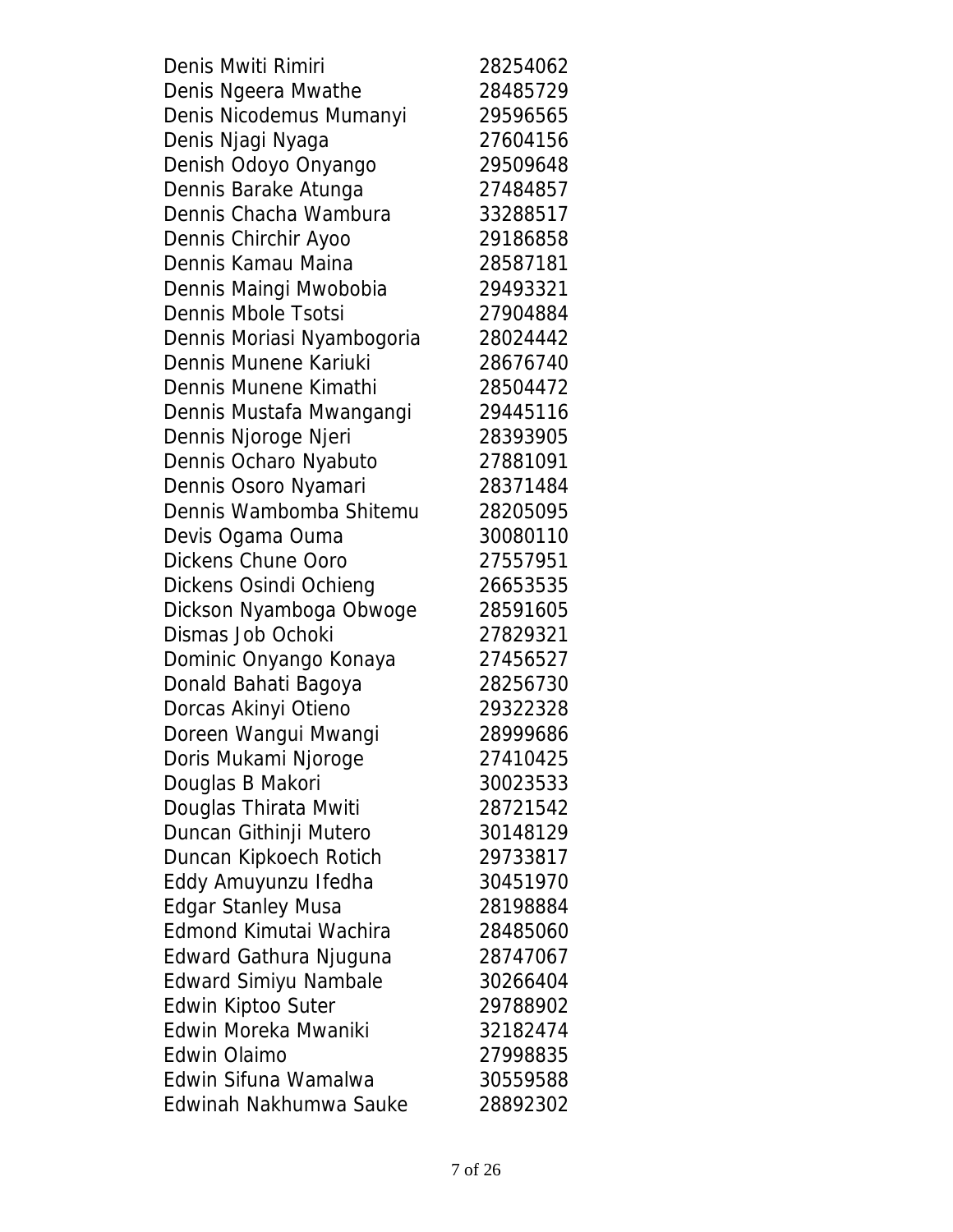| Eliaph Ngari Wambui           | 28280948 |
|-------------------------------|----------|
| Elijah Gicheru Thumbi         | 27872808 |
| Elijah Maina Muringo          | 29301521 |
| Elijah Mathe Gishimu          | 28401254 |
| Eliud Pluku Otakamong         | 29520493 |
| Elizabeth Kimitei             | 28739726 |
| Elizabeth Syovata Mutembei    | 28582119 |
| Elkanah Osongo Mboga          | 27460181 |
| Emily Kayuyu Kalare           | 29284386 |
| <b>Emmanuel Chemus Kiptoo</b> | 30033864 |
| Emmanuel Ekisa Opangata       | 28217453 |
| Emmanuel Kanga Makambo        | 27302045 |
| Emmanuel Kemboi Kimutai       | 27768909 |
| <b>Emmanuel Kimutai Morop</b> | 27548406 |
| Emmanuel Kipkemboi Kiplangat  | 29533094 |
| <b>Emmanuel Oduor Ogutu</b>   | 29292295 |
| <b>Emmanuel Shikuku Kwach</b> | 28385780 |
| Emmanuel Watakila Wanjala     | 28264364 |
| Enock Kiplangat Kigen         | 28220000 |
| Enock Nyambane Nyachied       | 27889398 |
| Eric Mbugua Waruino           | 29637940 |
| Eric Moses Kimathi            | 28580864 |
| Eric Munge Ndwiga             | 28048192 |
| Eric Ondimu Moancha           | 27675610 |
| Eric Osoro Orina              | 28089627 |
| Erick Kangethe Gathanga       | 29701645 |
| Erick Kimonge Mwakio          | 30247358 |
| Erick Musyoka Kyalo           | 30102663 |
| Erick Mutugi Wairimu          | 27636459 |
| Erick Nyachoti Kebati         | 29806689 |
| Erick Obure Okiomeri          | 28538677 |
| Erick Okiro Ongera            | 28016547 |
| Erick Onundu Momanyi          | 27700943 |
| Erick Otieno Akicho           | 28102623 |
| Erick Otieno Ochieng          | 28638718 |
| Esther Chao Mwangashi         | 29783895 |
| Esther Kerubo Nyabuto         | 28145123 |
| Esther Semo Kuya              | 25031975 |
| Eunice Mbete Kenya            | 27373218 |
| <b>Eunice Mutheu Kioko</b>    | 27410429 |
| Eunice Wanjira Kinyanjui      | 29641063 |
| Eustace Munyui Njeru          | 29378000 |
| Evans Kibangedi Nyauncho      | 27689021 |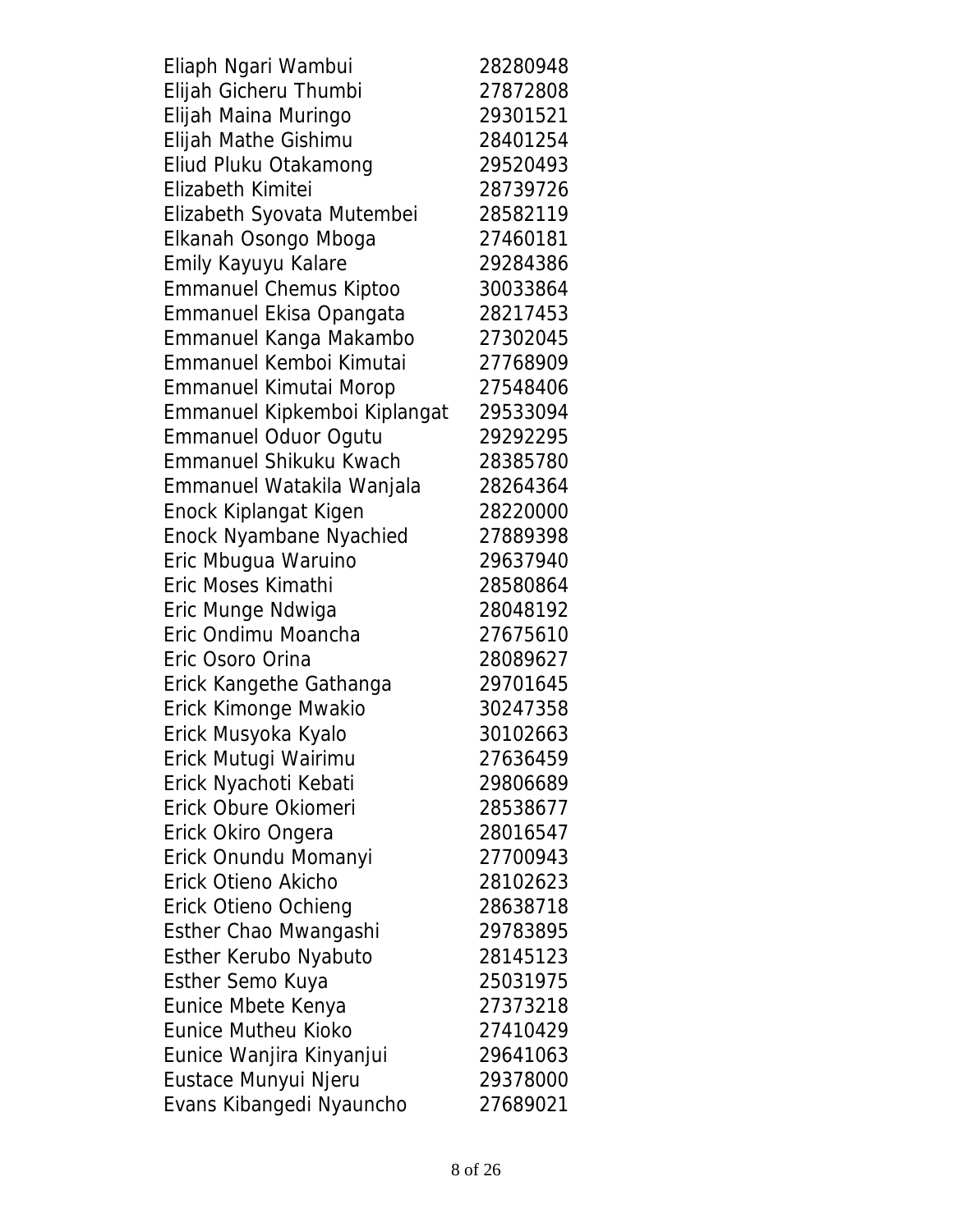| Evans Kiptoo Rutto            | 27485983 |
|-------------------------------|----------|
| Evans Nafula Sudi             | 29320183 |
| Evans Nyale Magesho           | 28617624 |
| Evans Nyankanga Nyaanga       | 28064546 |
| Evans Odukeny Adungo          | 28341666 |
| Evans Simiyu Toywa            | 28153235 |
| Evans Wekesa Masika           | 28471996 |
| <b>Everline Achieng Osano</b> | 28095147 |
| Everline Chepkemoi            | 27482283 |
| Everline Kegehi Azali         | 30065741 |
| Everline Miroyo               | 28443466 |
| <b>Ezekiel Bulimo</b>         | 33236433 |
| Ezekiel Kiplagat Yator        | 28229860 |
| Ezrah Mwangi Gatume           | 27739829 |
| Faith Cherop Soisoi           | 27836245 |
| Faith Watiri Kariuki          | 28776109 |
| Faransala Ashiku Murenga      | 28954013 |
| Felix Anyanga Okura           | 20418552 |
| <b>Felix Bett</b>             | 30496593 |
| <b>Felix Kipchirchir</b>      | 28387486 |
| Felix Kipyego Karan           | 27761647 |
| Felix Mwangi Njoroge          | 27506310 |
| Felix Ochieng Otiu            | 29035516 |
| Felix Oino Nyabuto            | 27815330 |
| Felix Onamu Asena             | 28916732 |
| Felix Onyango Ogalo           | 28202433 |
| Felix Ouma Aoki               | 28656054 |
| Finenas Ali Awino             | 27939998 |
| Flomena Wangari Wagura        | 27847959 |
| Florence Gathiga Maina        | 28419657 |
| Florence Nyambura Wangondu    | 29651958 |
| Florida Odhiambo Otieno       | 27327074 |
| Francis Gachigua Gichina      | 27722395 |
| <b>Francis Monari Vincent</b> | 28867544 |
| Francis Muthui Musyoka        | 28719616 |
| Francis Mutinda Luri          | 27882804 |
| Francis Njenga Wanjiru        | 27279704 |
| Francis Njoroge Ndatho        | 28307078 |
| Frankline Kinyua Kinua        | 29018883 |
| Fred Kiragu Njagi             | 30681316 |
| Fredrick Bichanga Oange       | 28555968 |
| Fredrick Kariuki Mungai       | 29306734 |
| Fredrick Kombo Kinaro         | 31659107 |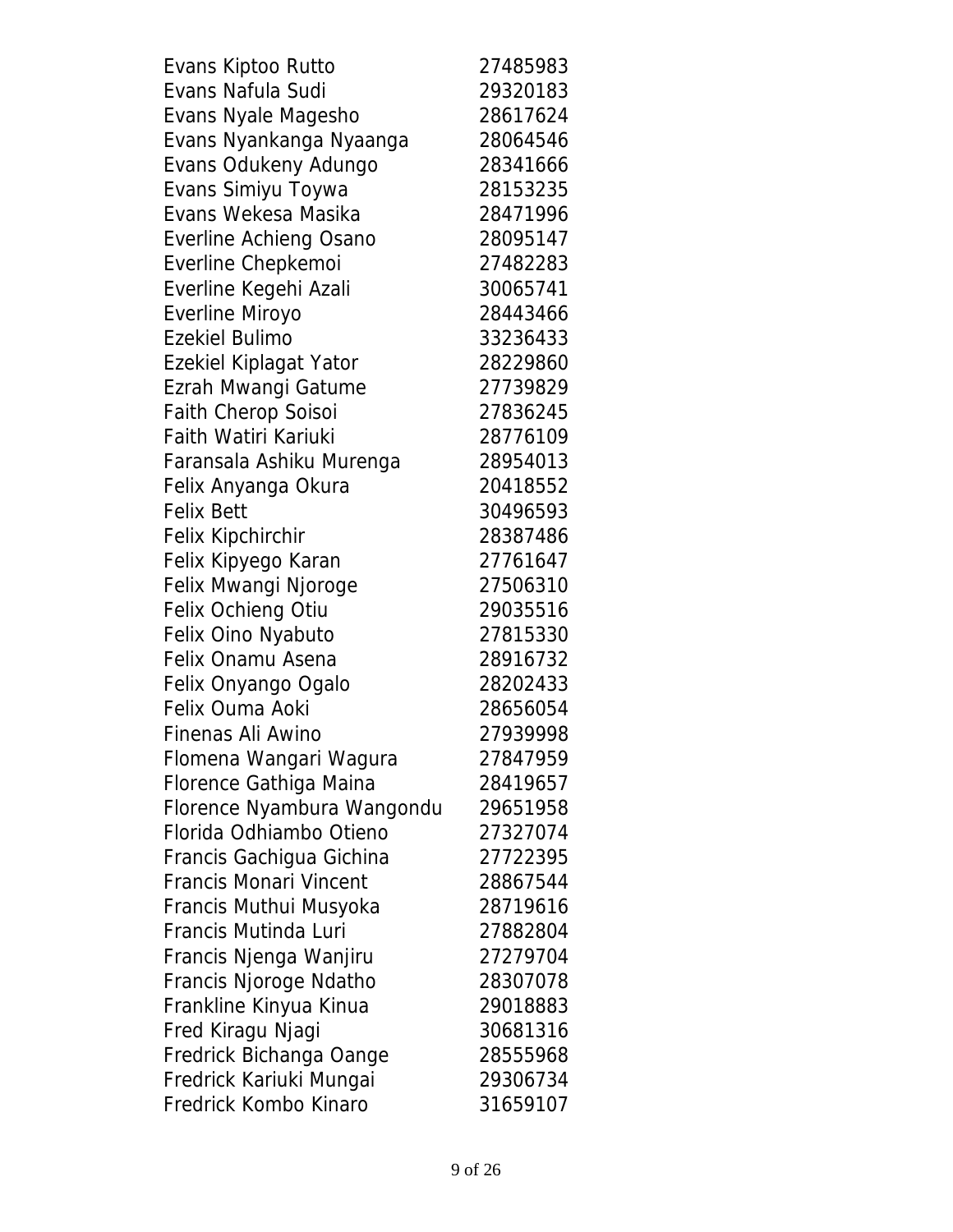| Fredrick Munene Njeru      | 29077046 |
|----------------------------|----------|
| Fredrick Ochieng Chacha    | 28549988 |
| Fredrick Otieno Odhiambo   | 28423333 |
| Fridah Ritah Karimi Nthiga | 27432477 |
| Frnacis Muema Ndia         | 29224240 |
| Gabriel Kinyua Zakaria     | 27270111 |
| Gabriel Kung'u Muiruri     | 28338036 |
| Gatwiri Mbae Ann           | 27859833 |
| Geoffrey Adhiambo Juma     | 28806166 |
| Geoffrey Eliani Omodia     | 27910474 |
| Geoffrey Isamba Kivisi     | 27610709 |
| Geoffrey Mwangi Muthoni    | 29292196 |
| Geoffrey Ng'ang'a Kamau    | 27817330 |
| Geoffrey Seda Owuor        | 27282024 |
| Geofrey A Ayako Rianga     | 28175629 |
| Geofrey Cheruiyot Yegon    | 27957580 |
| Geofrey Kibet Bwambok      | 27762919 |
| Geofrey Kimitei Kipkebut   | 27998155 |
| Geofrey Kiptoo Malel       | 29933857 |
| George Githui Gathekia     | 27808853 |
| George Kaiga Nyamori       | 28692395 |
| George Lkilee Kimanthi     | 28848308 |
| George Muini Munyambu      | 28593321 |
| George Mwangi Maina        | 27742401 |
| George Oketch Gila         | 27845683 |
| George Okeyo Oguta         | 28136225 |
| George Okoth Odhiambo      | 29520481 |
| George Thogula Bulyaar     | 28892748 |
| Gerald Mutisya Mutua       | 27828653 |
| Gethraud Bahati Khasyani   | 27491504 |
| <b>Getrine Ndiwa Tarit</b> | 29629266 |
| Gideon Kiplangat Chepkwony | 27778506 |
| Gideon Kiprono             | 29672800 |
| Gilbert Kimutai Koech      | 29245257 |
| Gilbert Kipyego Ngetich    | 28619704 |
| Gilbert Ouma Achiando      | 28737946 |
| Gladys Wambui Ndungu       | 28667925 |
| Gladys Wanjiru Rirui       | 29657076 |
| Grace Njeri Wanjohi        | 27913333 |
| Haggai Mulimba Oyugu       | 27944995 |
| Haron Munene Njenga        | 30173523 |
| Harriet Momanyi Ilahalwa   | 30374041 |
| Harrison Omusinde          | 28716458 |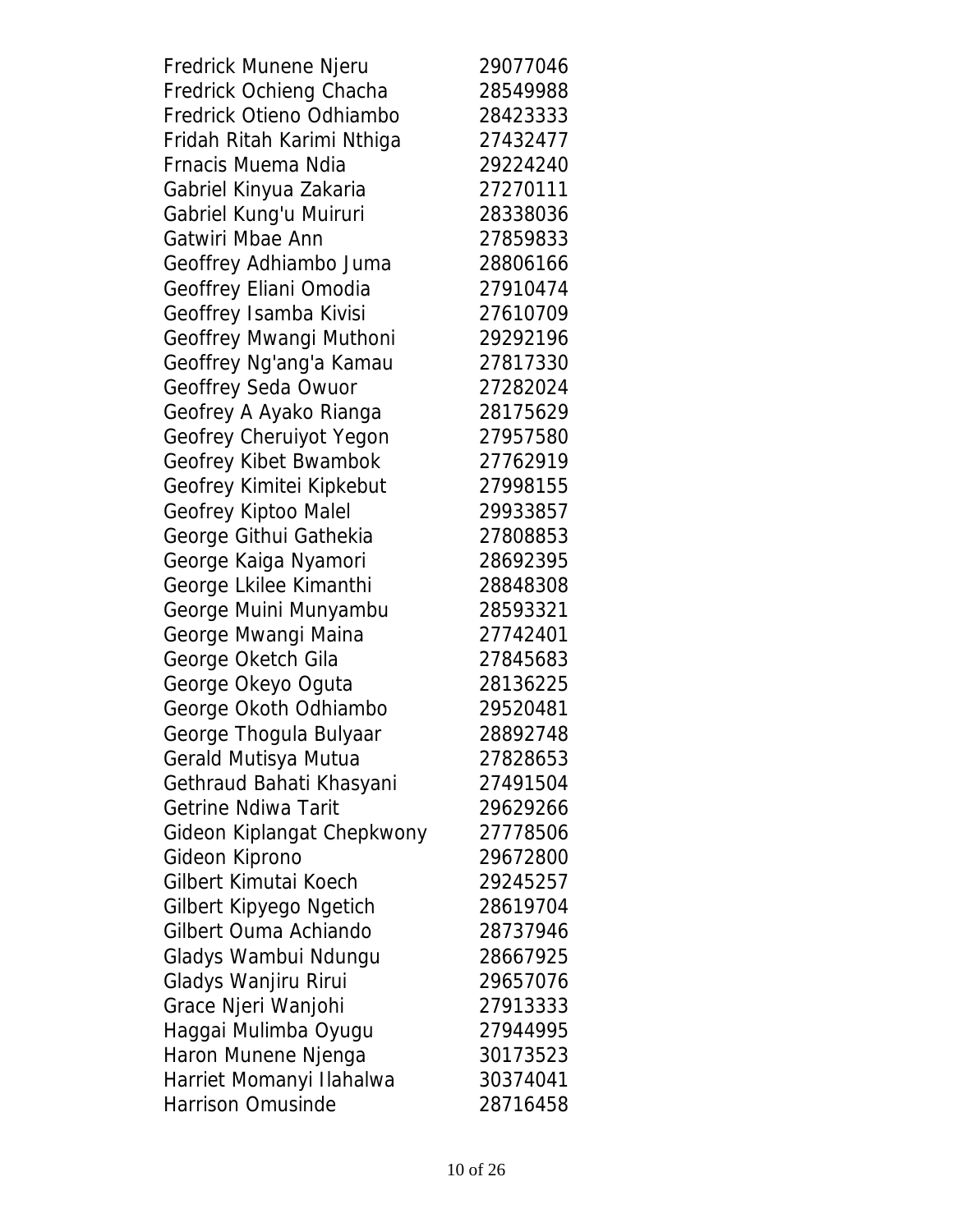| Hellen Alulu Shikanga       | 29246750 |
|-----------------------------|----------|
| Hellen Furaha Ruwa          | 28150377 |
| Hellen Nyambura Mwangi      | 30410593 |
| <b>Henry Matelong</b>       | 28393672 |
| Henry Onyach Ochieng        | 28111607 |
| Henrya Matianyi Khaoya      | 29011138 |
| Hezron Nyambune Ananda      | 30806475 |
| Hillary Cheruiyot Kiplimo   | 28601245 |
| Hillary Kipchirchir Kirui   | 29695063 |
| Hillary Kipkoech Sigei      | 27836500 |
| Hillary Koskei Kipngetich   | 28021823 |
| Hosea Elijah Nyariki        | 29198923 |
| Hosea Kipyator Kiplagat     | 28415628 |
| <b>Hosea Rotich Barasel</b> | 27687204 |
| Humphrey Okanda Bolo        | 29391687 |
| Hussein Adan Guyo           | 30016387 |
| Ian Chege Njenga            | 31485168 |
| Ibrahim Adan Mohamed        | 33436712 |
| Ibrahim Jowi Omondi         | 27782357 |
| <b>Irene Awino Ochieng</b>  | 28660072 |
| Irene Idhiambo Oruko        | 28580267 |
| Irene Jepkogei              | 28216007 |
| Irene Njeri Njuguna         | 28528892 |
| <b>Isaac Ekadel Masika</b>  | 28562565 |
| Isaac Khainga Aura          | 27717338 |
| <b>Isaac Musau Kitaka</b>   | 30218437 |
| <b>Isaac Njuguna Mbothe</b> | 29334664 |
| <b>Isaak Newton Mogambi</b> | 28063754 |
| Isabela Mutio Musyoki       | 29058664 |
| Isabellah Majuma Maruti     | 28052767 |
| Isaiah Onkendi Mayaka       | 27932490 |
| <b>Ismail Cheruiyot</b>     | 27416266 |
| Jacinta Muthike Paul        | 29501912 |
| Jack Mwirururi Irungu       | 27993305 |
| Jack Omondi Hosea           | 28191013 |
| Jackline Chepkorir Rotich   | 27903025 |
| Jackline Kemunto Areba      | 26447260 |
| Jackline Wangithi Njagi     | 33076185 |
| Jacknlyne Naiguran Kortom   | 28616723 |
| Jackson Gakuru Mwangi       | 27872886 |
| Jackson Kiilu Mutuku        | 27642121 |
| Jackson Munene Mugendi      | 28280210 |
| Jackson Musyoki Kilonzo     | 33340586 |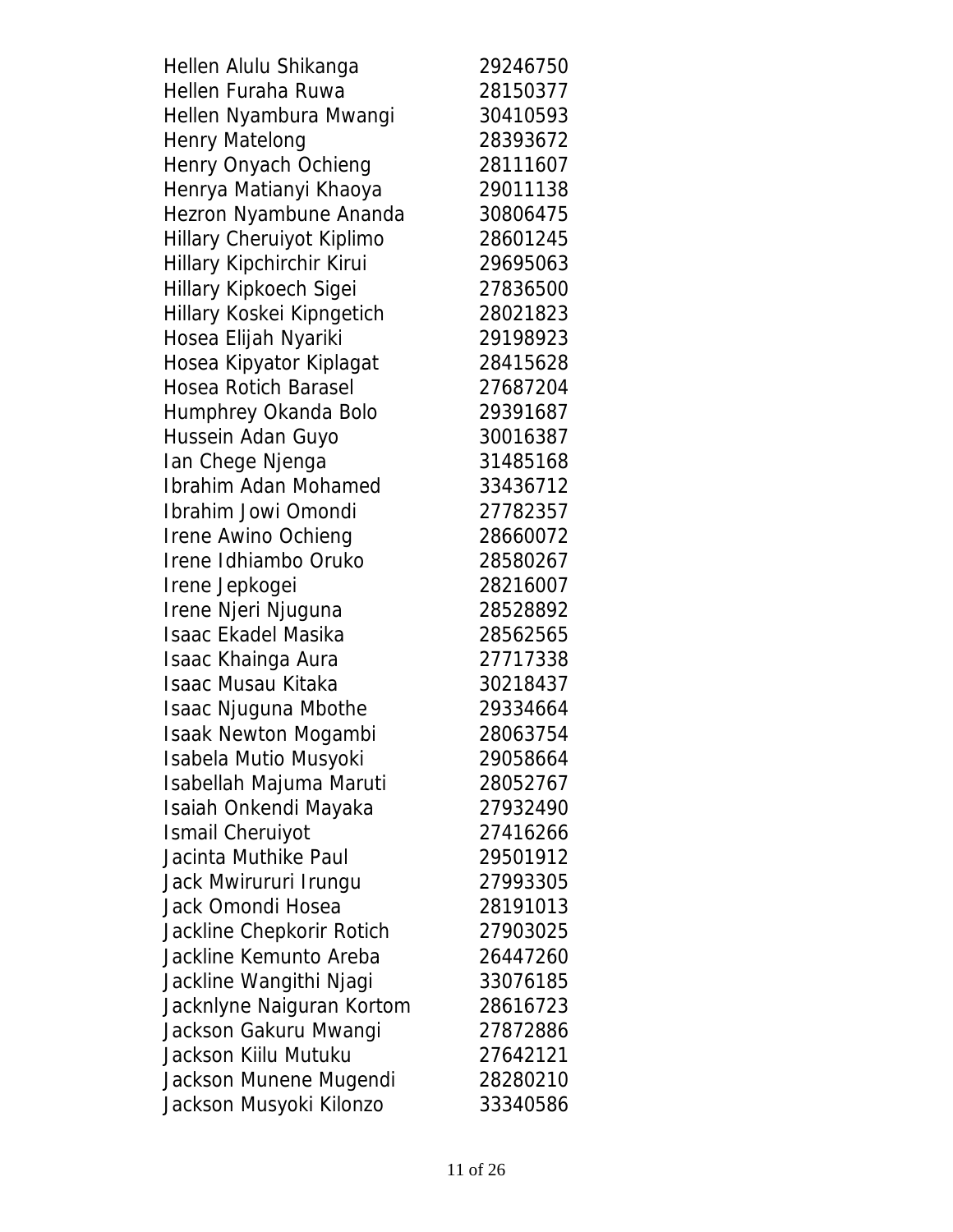| Jackson Wachira Murunga  | 27939844 |
|--------------------------|----------|
| Jacob Komen              | 29188524 |
| Jacob Onyancha Mogaka    | 30180771 |
| Jacqueline Claire Wambui | 28186744 |
| Jairus Ouma Wambalo      | 27912763 |
| Jamal Kanchoro Jirmo     | 27875271 |
| James Baker Wanjala      | 32628910 |
| James Gitonga Kinoti     | 27743487 |
| James Kahunyo Karungu    | 27662472 |
| James Kelvin Wangombe    | 28954784 |
| James Maina Wangui       | 29624758 |
| James Moseti Maranga     | 28587713 |
| James Muchiri Wachira    | 27917505 |
| James Muturi Mutuota     | 29424744 |
| James Mwangi Wanjiku     | 28257279 |
| James Oketo              | 28573906 |
| James Okinyi Ombok       | 28449283 |
| James Stewart Lumadede   | 28609420 |
| James Wahome Gikonyo     | 30041596 |
| Jane Achieng Barasa      | 28111638 |
| Jane Njeri Kabiro        | 31138589 |
| Jane Susan Murugi Njiru  | 27972317 |
| Jane Wangui Kigathi      | 27810743 |
| Jane Wanjugu Irungu      | 28016109 |
| Janeth Chepkorir         | 29707609 |
| Japhet Mulwa Mwove       | 28586031 |
| Japheth Khaseke          | 29775403 |
| Jared Ariga Ogeto        | 28405297 |
| Jared Owino Aloo         | 28710985 |
| Jasmin Oyugi Asman       | 31045757 |
| Jason Bundi              | 27658335 |
| Jemeli Kimutai Elizabeth | 28609810 |
| Jerry Adams Owino        | 28700177 |
| Jerusha Mbura Nguga      | 25471105 |
| Jesee Munene Ndegwa      | 31671927 |
| Joan Wanjiru Mugwe       | 28659786 |
| Joash Mose Amenya        | 31441992 |
| Job Kirema Kithinji      | 28179650 |
| Joel Otieno Otako        | 28409581 |
| John Ceasar Odhiambo     | 30966892 |
| John Kibet Lelegwe       | 32796989 |
| John Kiburu Ngacha       | 28522456 |
| John Komu Muthui         | 28497197 |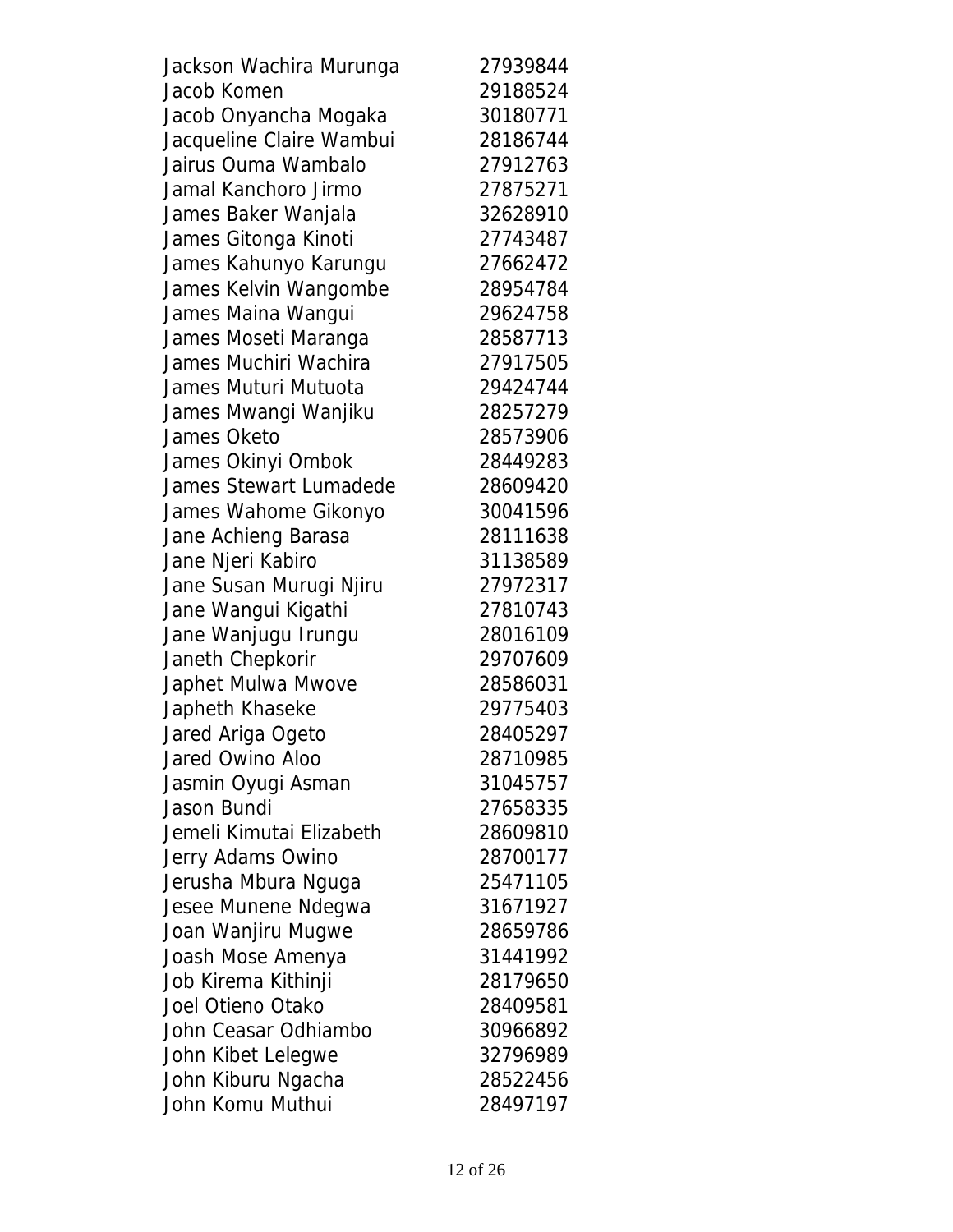| John Kyule Mule              | 28810257 |
|------------------------------|----------|
| John Maina Wachira           | 27706798 |
| John Mtoto Mshiba            | 28293174 |
| John Mureithi Wawira         | 29107086 |
| John Mutembei Muthee         | 30038571 |
| John Mwandiwenyi Wawazi      | 29444068 |
| John Ndirangu Mugo           | 28004456 |
| John Ndiritu Gitoga          | 27885837 |
| John Ndungu Wairimu          | 28445286 |
| John Ngigi Nderu             | 29447472 |
| John Njue Gijonga            | 28611380 |
| John Ondwari Ombongi         | 28843278 |
| John Opanga Danson           | 29000845 |
| John Sifuna Machanji         | 28418219 |
| John Wachange Moseti         | 27732331 |
| John Waweru Wanyoike         | 29784006 |
| Johnstone Misati Magati      | 28257762 |
| Jonah Merunkei Ntawasa       | 29275726 |
| Jonathan Machoka Boera       | 28858003 |
| Joseph Kihato Kagunda        | 29287867 |
| Joseph Kiranya Wainaina      | 28445790 |
| Joseph Munguti Ndinda        | 27939551 |
| Joseph Muthini Mwania        | 27933361 |
| Joseph Mutinda Kime          | 30014989 |
| Joseph Mwangi Wainaina       | 28214456 |
| Joseph Mwaniki Njau          | 29750909 |
| Joseph Mwanzia Lengaki       | 28321425 |
| Joseph Mweu Naiko            | 30188305 |
| Joseph Nganga Kihara         | 27622643 |
| Joseph Obimbo Otieno         | 27504628 |
| Joseph Ogolla Onam           | 28182510 |
| Josephat Mwihia Maina        | 28368896 |
| Josephat Ochieng Obat        | 27987430 |
| Joshua Ayuka Mokaya          | 28603700 |
| Joshua Kituku Mumina         | 28318716 |
| Joshua Mokua Nyabuti         | 28502479 |
| Joshua Muriungi Mwirichia    | 27922052 |
| Joshua Omondi Owuor          | 27832566 |
| Joshua Osebe Ombwori         | 29018575 |
| Josiah Kipkemoi Yego         | 28100615 |
| Josiah Omweri Nyangena       | 28696145 |
| Josphat Chepkwony Kipngetich | 27883582 |
| Josphat Kimutai Langat       | 27757126 |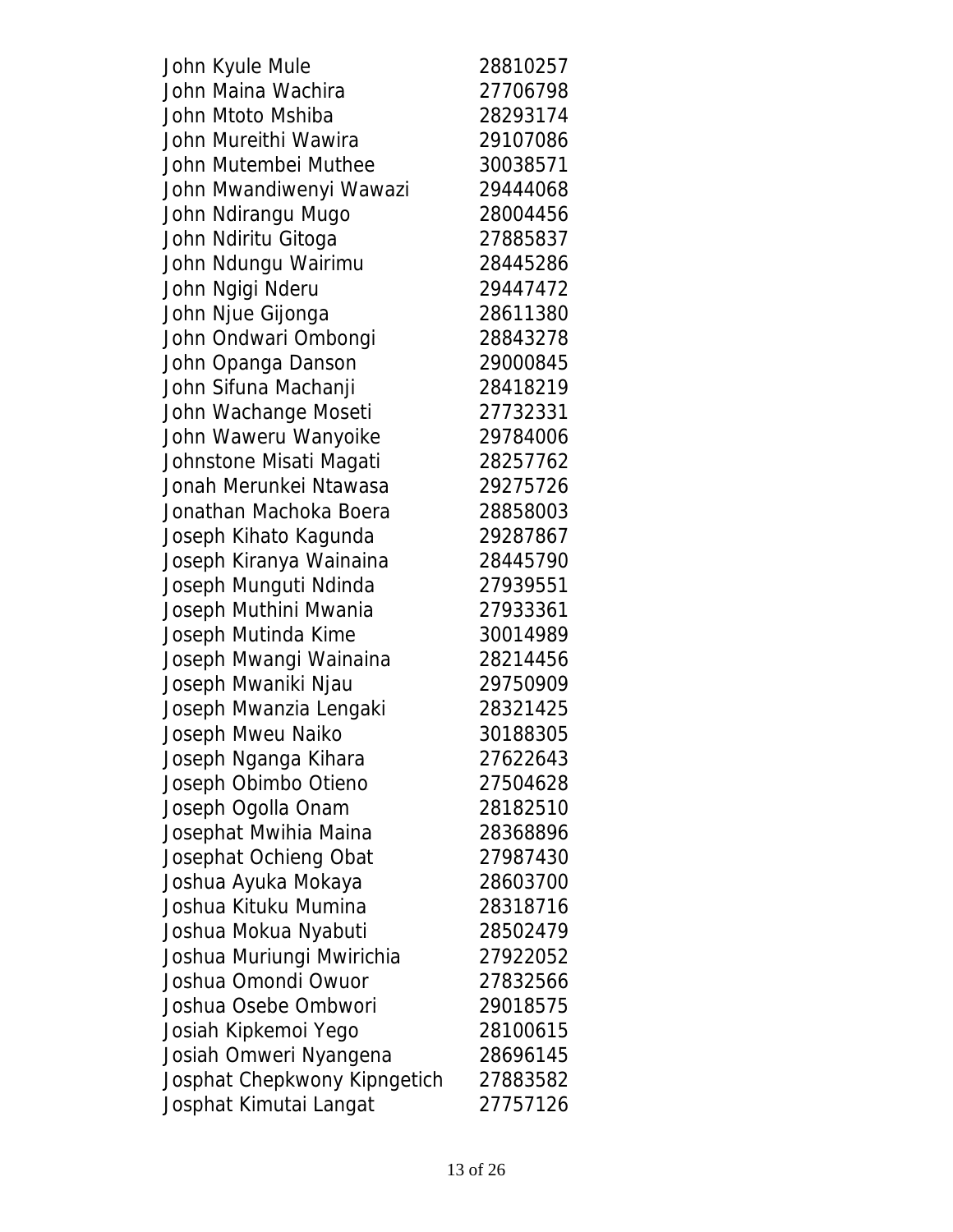| Josphat Kipkurui Langat      | 28698405 |
|------------------------------|----------|
| Josphat Muchiri Muriuki      | 27247037 |
| Josphat Munyoli Mutinda      | 30322117 |
| Josphat Mutethia             | 27694973 |
| Josphine Jerop               | 28170510 |
| <b>Judith Juma Kassim</b>    | 28048551 |
| Judith Kemunto Ogeto         | 27461746 |
| Julia Wangari Kimani         | 28060081 |
| Julian Adore Abura           | 28516338 |
| Julian Odhiambo Okoth        | 32911906 |
| Julius Kimani Muchiri        | 29194343 |
| Juma Ali Tosha               | 29702525 |
| Jusphat Kiprop Songok        | 28413049 |
| Justin Nyambute Getonto      | 29761221 |
| Justin Wachira Ngigi         | 27484516 |
| Justina Ngami Munyithya      | 28080262 |
| Justine Monda Mutanya        | 31548963 |
| Justus Kiplagat              | 28375697 |
| <b>Justus Matoke Machoke</b> | 29076959 |
| Justus Mboga Olouch          | 29433873 |
| <b>Justus Mutuku Nduto</b>   | 29566118 |
| Kamau Stephen Kinuthia       | 28570396 |
| Karen Caren Cheptarus        | 28610546 |
| Karen Chepkemoi              | 29525437 |
| Kariuki Chege Peter          | 28777806 |
| Kariuki Mureithi Martin      | 28720226 |
| Kavinya Gideon Mutunga       | 27196510 |
| Kebuncha Mogire Wyckliff     | 28795934 |
| Kefas Jaredsaisi Kamanda     | 29842786 |
| Keith Sifuna Barasa          | 29609049 |
| Kelvin Chege Kamau           | 27316449 |
| Kelvin Cleophas Kivuva       | 28678247 |
| Kelvin Kimemia Mwangi        | 29289370 |
| Kelvin Lawrence Musyoki      | 28548401 |
| Kelvin Macharia Maina        | 28066924 |
| Kelvin Marete Mutembei       | 28676005 |
| Kelvin Muchiri Makau         | 33195684 |
| Kelvin Murimi Muchira        | 31539817 |
| Kelvin Mwaura Ndai           | 29286089 |
| Kelvin Osida Odhiambo        | 28531137 |
| Kelvin Walukana Njani        | 29432974 |
| Kelvin Wanjohi Njike         | 29515708 |
| Kemunto Nancy Makori         | 28192081 |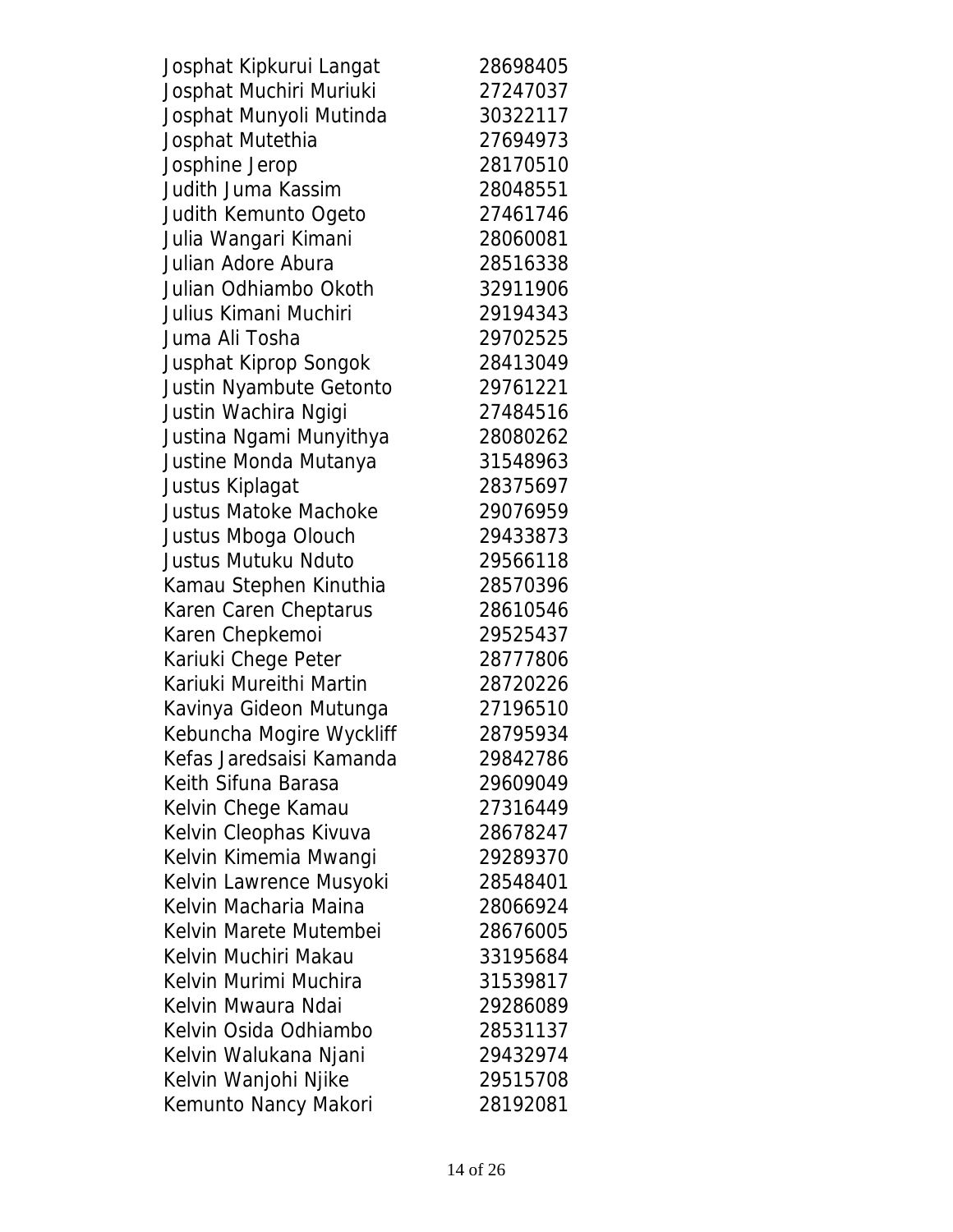| Kenedy Kiprono Chirchir     | 27535248 |
|-----------------------------|----------|
| Keneth Cheruiyot            | 29301655 |
| Kennedy Barasa Mutete       | 28571811 |
| Kennedy Kimanthi Muriuki    | 30232199 |
| Kennedy Kiplangat Keter     | 28803821 |
| Kennedy Kiplangat Kiptum    | 27741247 |
| Kennedy Kiprono Chirchir    | 27535248 |
| Kennedy Kiprotich M Kipkeny | 30977452 |
| Kennedy Koech               | 28756978 |
| Kennedy Muthama Nteela      | 29035338 |
| Kennedy Mwananje Chizhodi   | 27711442 |
| Kennedy Nguti Mwema         | 28108945 |
| Kennedy Nyanga Mwangi       | 27763304 |
| Kennedy Ochieng Odhiambo    | 27779870 |
| Kennedy Ochieng Orimba      | 27744472 |
| Kennedy Ouma Mbaja          | 28105124 |
| Kennedy Wambua Mutungi      | 28441587 |
| Kenneth Kichwangi Iluku     | 27768761 |
| Kenneth Kipngeno Ngetich    | 31513773 |
| Kepha Oenga Magara          | 27509970 |
| Kevin Gichuki Nyambura      | 33458795 |
| Kevin Macharia Maina        | 27757864 |
| Kevin Makunamu Angweye      | 30045491 |
| Kevin Mbugua Karechu        | 29209187 |
| Kevin Mbugua Njeru          | 32452321 |
| Kevin Mugambi Ireri         | 27815819 |
| Kevin Nyasani Areba         | 32752098 |
| Kevin Ochieng Chacha        | 28401538 |
| Kevin Omenda Andati         | 28230641 |
| Kevin Otieno Odhiambo       | 33263498 |
| Kevin Otieno Owanga         | 28487190 |
| Kibusi Kipnyokos Victor     | 31327346 |
| Kilasi Samuel               | 27535631 |
| Kimutai Keter Weldon        | 27757106 |
| Kimutai Koech Emmanuel      | 28825681 |
| Kingoo Muasya Kennedy       | 28564525 |
| Kingstone Joseph Kariuki    | 28709772 |
| Kipkirui Weldon             | 30600967 |
| Kipkoech Chirchir           | 28339773 |
| Kipkoech Tonui              | 27842552 |
| Kipngeno Koskei             | 27573435 |
| Kipngerich Rono             | 24460887 |
| Kipngetich Brain Bett       | 28588942 |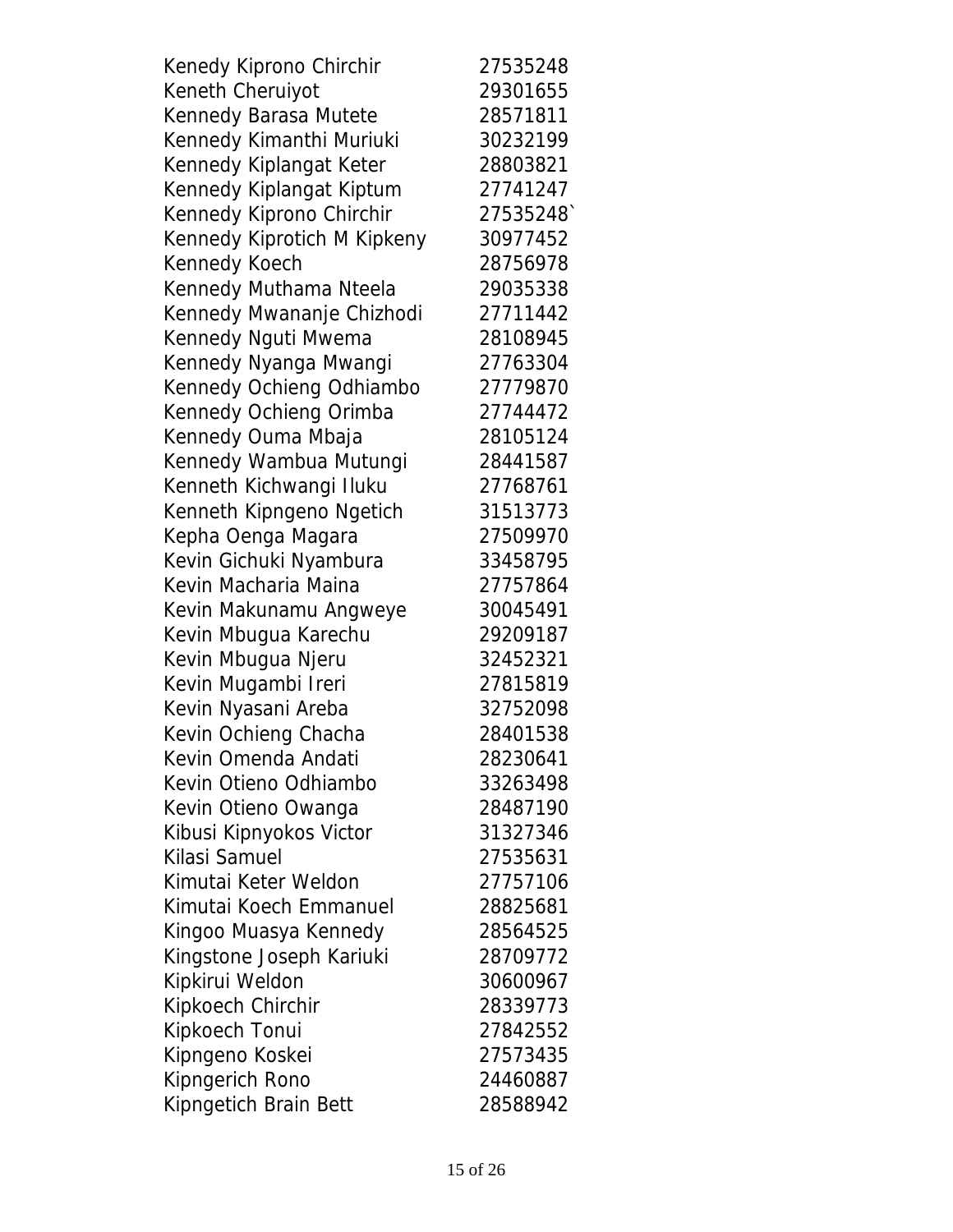| Kipronoh Kirui              | 27477725 |
|-----------------------------|----------|
| Kiprotich Kipsindo          | 28150196 |
| <b>Kiprotich Koros</b>      | 29048329 |
| Kiprotich Langat            | 27853410 |
| Kirkroy Mbuthia Njunu       | 27269254 |
| Kithikii Wambua             | 28693700 |
| Kobingo Moseti Ezekiel      | 27944431 |
| Koech Kipkorir              | 27933932 |
| Koech Kiplagat Hassan       | 28673919 |
| Korir Jacob Kipkirui        | 29603541 |
| Kosgey Peter                | 27860986 |
| Kwamboka Nyabuto Christine  | 28102092 |
| Kwanya Mungoma Abeid        | 27469954 |
| Laadan Geofrey Mburu Mwangi | 27897681 |
| Laban Waweru Mbiri          | 29244812 |
| Lamech O'monari Chanchima   | 27544454 |
| Lameck Bitange Maisiba      | 28887786 |
| Langat Charles              | 27817189 |
| Langat Vincent              | 29332557 |
| Laurent Mwazighe Mwasi      | 28510871 |
| Lawrence Gitau Njoki        | 28467186 |
| Lawrence Muimi Mutua        | 28402241 |
| Lawrence Mwaura Wanjiru     | 28259611 |
| Lawrence Omondi Ochola      | 27915056 |
| Lawrence Thuo Kamau         | 28910236 |
| Lazarus Mwangi Nyambura     | 28122101 |
| Leah Naeku Maantu           | 30504573 |
| Lenah Mongina Motachi       | 28573241 |
| Leonard Cheruiyot           | 28258513 |
| Leonard Kiptoo Langat       | 28225605 |
| Leonard Kipyegon Korir      | 28335590 |
| Leonard Kirui               | 28763920 |
| Leonard Owour Omondi        | 29258074 |
| Lilian Mainje               | 28447025 |
| Lilian Monyenye Omboga      | 28030586 |
| Lilian Nyaboke Ombuna       | 27664319 |
| Linda Kanana Jebio          | 28704262 |
| <b>Linet Achieng</b>        | 28076212 |
| Lizz Molly Kamau Kaburu     | 28450593 |
| Loise Warigia Kimani        | 27931455 |
| Lonah Jepkeitany Chesang    | 27562634 |
| Lucas Muturi Waweru         | 28465998 |
| Lucy Kithei Munea           | 29740847 |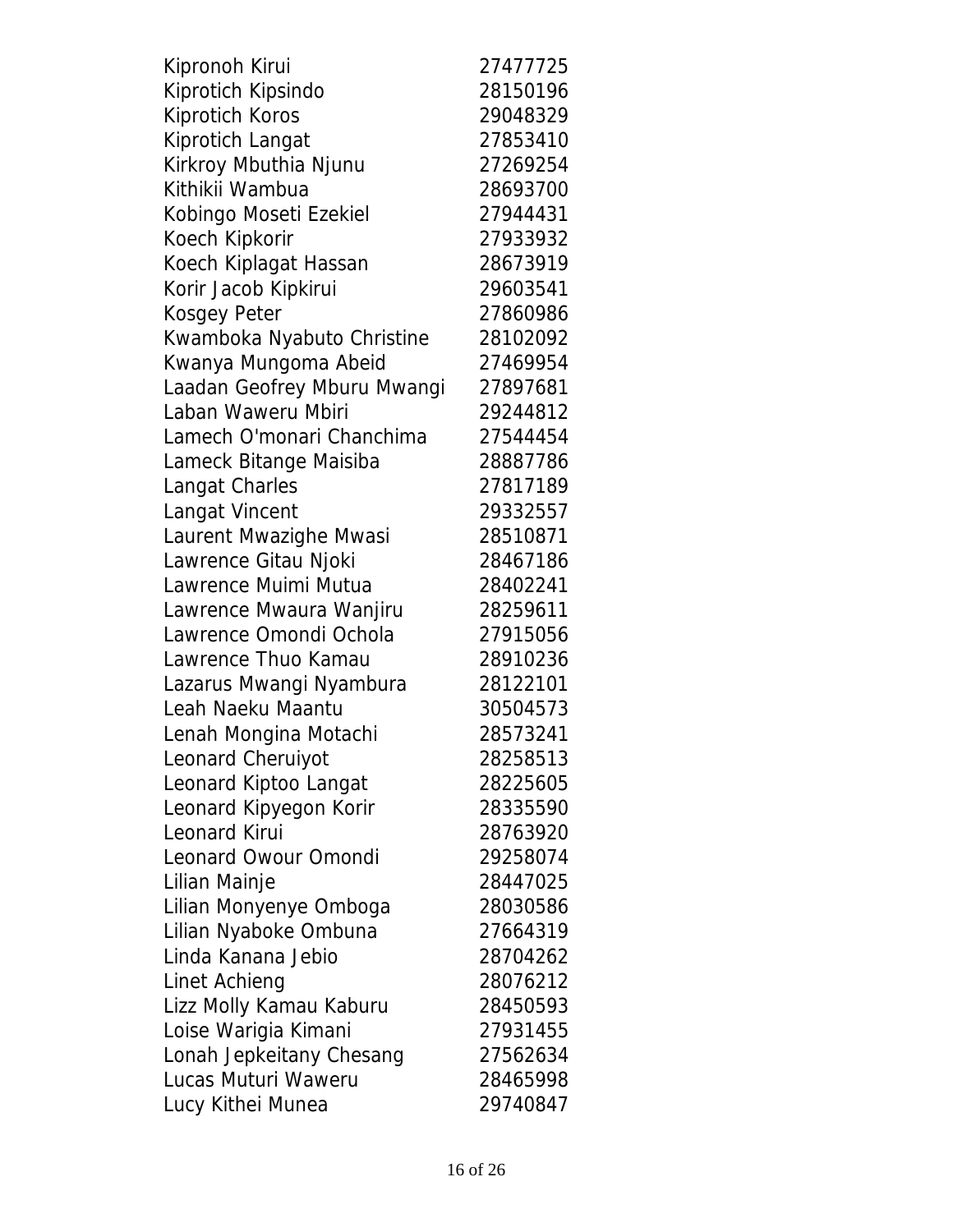| Lucy Njambi Kiarie         | 28102142 |
|----------------------------|----------|
| Lucy Nyaruai Nderi         | 28469765 |
| Lucy Wanjiru Rukungu       | 28746820 |
| Lui Kimutai Kurgat         | 28701388 |
| Luka Kiprop                | 31127551 |
| Luka Muthangaya Mwendwa    | 29523463 |
| Lukas Ngathia Njathe       | 29639552 |
| Luke Kirwa Koech           | 28240615 |
| Luke Mwenda Nyaga          | 27851181 |
| Magati Mokono Hesbon       | 27885203 |
| Malack Nyandoro Obondi     | 24135854 |
| Malik Joseph Otaya         | 28519492 |
| Mamai Atako Lenard         | 28742411 |
| Maoncha Omache Eric        | 27541576 |
| Margaret Wachuka Kiricha   | 27870544 |
| Mariam Addah               | 29073451 |
| Mariam Mwikali Nyzoki      | 27937292 |
| Mark Mabele Khaemba        | 28399108 |
| Markmilllan Mokabwa        | 28162245 |
| Martha Atieno Wambogo      | 32725227 |
| Martin Bundi Kimaita       | 28481582 |
| Martin Kariuki Mugo        | 31437239 |
| Martin Kilonzo Muthama     | 28055865 |
| Martin Mucheria Mwangangi  | 28087776 |
| Martin Mulei Muendo        | 27812029 |
| Martin Nthusi Musyota      | 27505562 |
| Martin Nyakundi Charles    | 30653186 |
| Martin Ochieng Odhiambo    | 28768718 |
| Martin Wambui Mutambu      | 27828244 |
| Mary Kemuma Juma           | 26504864 |
| Mary Mumbua Munyaka        | 29673734 |
| Mary Njeri Muiruri         | 27758971 |
| Mary Nyabura Gicheha       | 28252994 |
| Mary Watetu Mwangi         | 28691718 |
| Masha Wanje Luganje        | 29602035 |
| <b>Mathew Mutuku Ivita</b> | 27333184 |
| Mathias Kiprotich Sang     | 29586377 |
| Matiko Samwel Gimase       | 28609590 |
| Matta Hellen Odwar         | 28294447 |
| Maureen Amondi Juma        | 29038941 |
| Maureen Atieno Apondi      | 27825420 |
| Maureen Kangai Mbabu       | 30265954 |
| Maureen Mukami Ndungu      | 27864328 |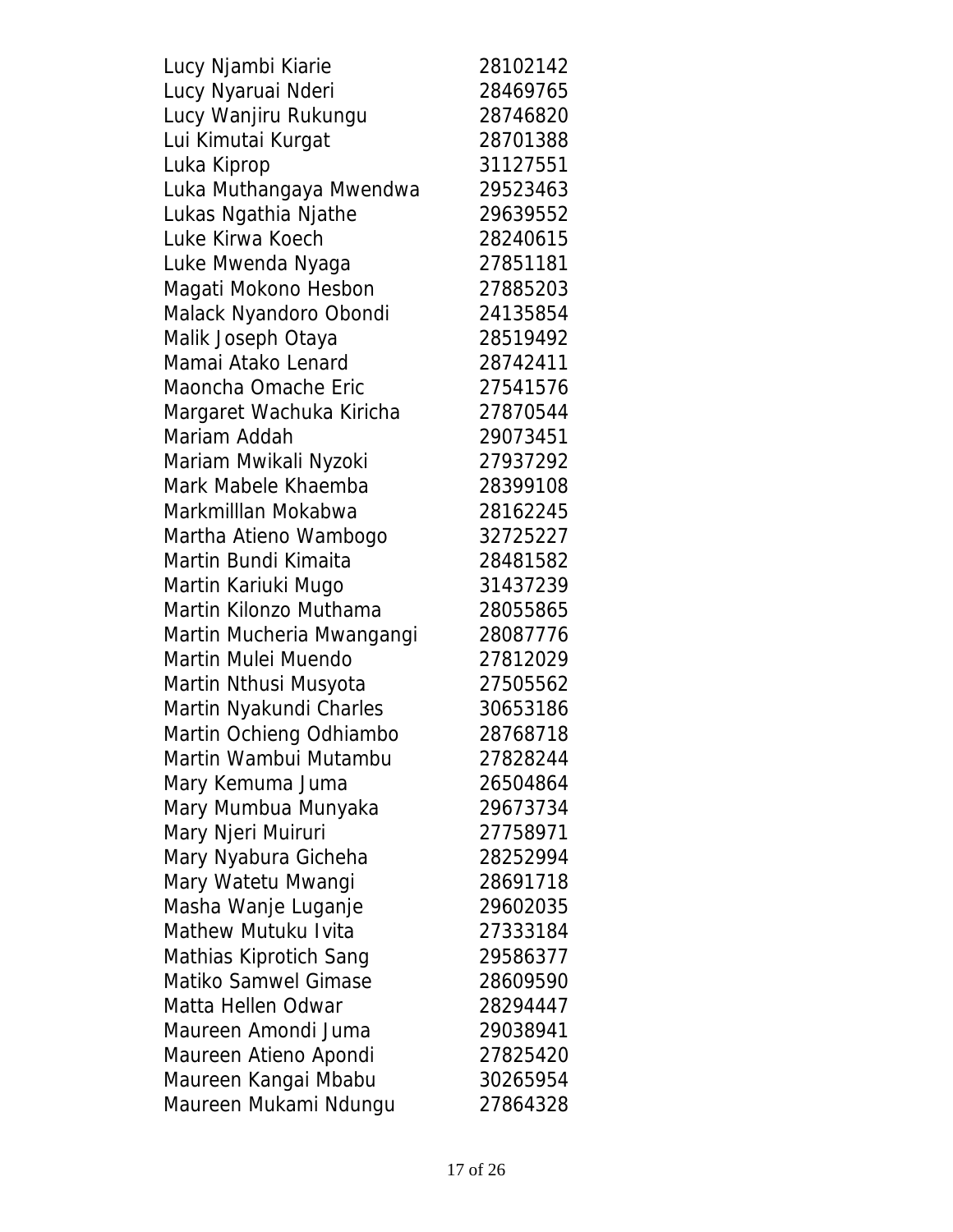Maurice Mutiso Ngala 28906885 Maurine Akinyi Okinda 31204148 Maweu Zipporah Mwikali 28166983 Mburu Kienjeku Francis 29087259 Mercy Wairimu Wangui 27998350 Mercy Wangechi Kariuki 27841906 Mercyline Moragwa Nunda 28778765 Mervin Njoroge 28446446 Meshack Omondi Ochieng 29539533 Micah Nyatome Orengo 29430457 Michael Githungu Ngetha 28600744 Michael Mwove Mutui 30939051 Michael Njoge Kariuki 30431768 Michael Wambua Kinyati 27662539 Micheal Muriithi Wanjiku 28563332 Micheal Mutinda Musyoka 28111885 Michieka Areri Elbon 32417749 Millicent Chepkemoi 33223248 Millicent Wangari Njoya 28523836 Miriam Bosibori Moenga 28092815 Mkongo Mbaruku Justine 30846179 Mogaka Nyachwaya Douglas 28411315 Mogere Siiko Joash 28002113 Mogusu Jimslay Makori 28841279 Mohamed Maulid Hassan 23603432 Moraa Nyagwoka Christine 27739278 Morris Mucheri Mbuba 30910852 Morris Murage Mwangi 29400002 Morris Wambua Mwongela 28124049 Mose Wilfred Monari 26147807 Moseo Muthengi 26144359 Moses Gater Dephers Ndomera 28112984 Moses Kiarie Musani 29895851 Moses Meitoi Oreu 1988 1990 Moses Mwaura Karanja 27652713 Moses Nyamache Mauti 30177734 Moses Nyandusi Mireri 29266615 Moses Toroitich Chemeito 28677166 Moseti Nyabuto Justine 27375131 Motoke Fred 27406976 Mugambi Alex 28559642 Mugendi Njeru Eric 27941761 Muinde Kisengi 29421771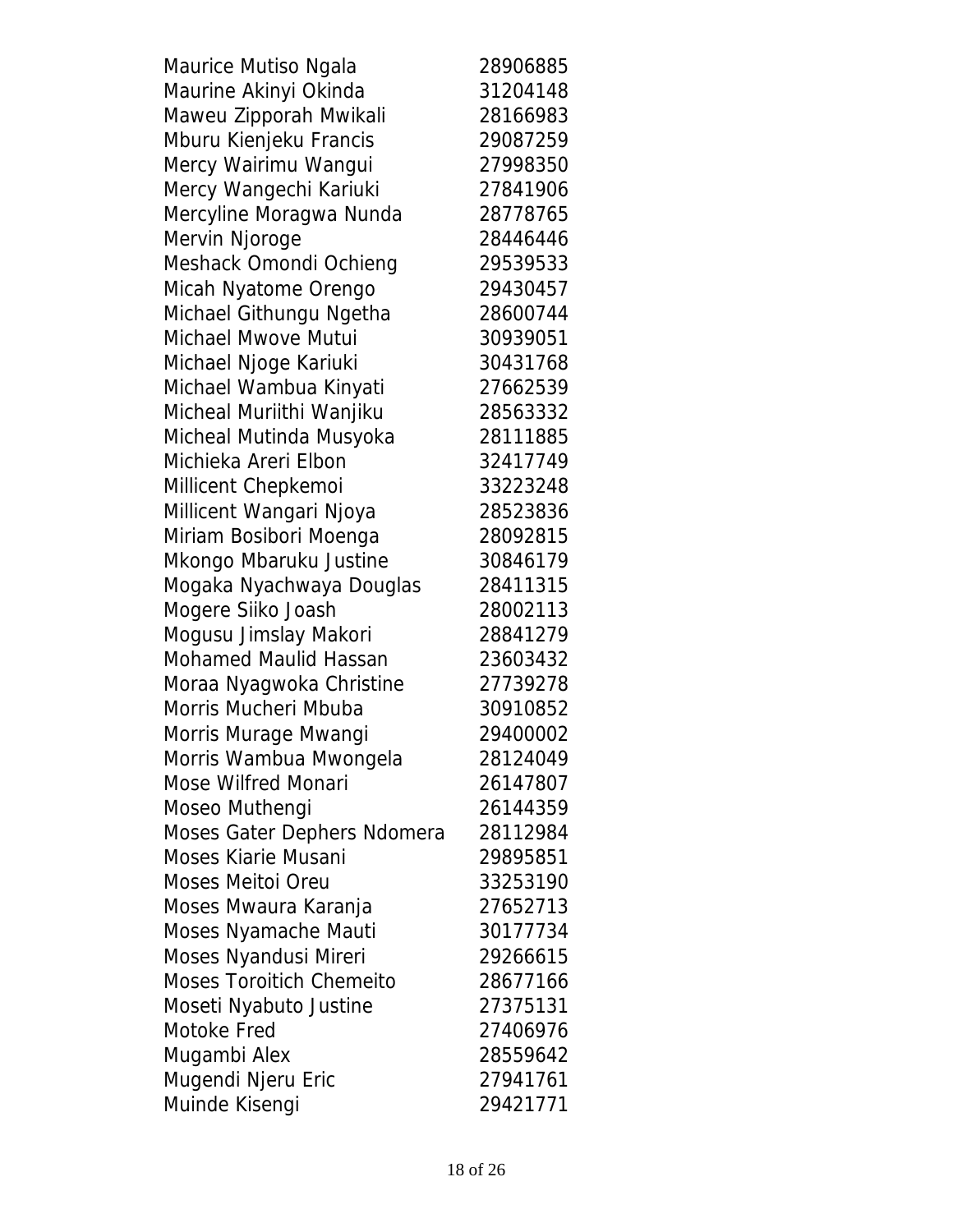| Muiruri Frank Maina          | 27860277  |
|------------------------------|-----------|
| Mungasia Thomas Maureen      | 28530171  |
| Munio Kimani Patrick         | 29783119  |
| Mutai Kipngetich Willy       | 27389898  |
| Mutai Seron Allan            | 28448850  |
| Mutisya Kimanzi              | 28335624  |
| Mutoro Wanjala Solomon       | 28831560  |
| Mutuma Kimani David          | 28155650  |
| Mwambonu Mtakai Granton      | 28161625  |
| Mwanajuma Masoud Abdallah    | 27508133  |
| Mwera Masoni Edwin           | 30227669  |
| Mwikali Mawili Jacinta       | 28164290  |
| Naftali Onyiengo Ochoki      | 29918219  |
| Nalondo Jasongo Felix        | 29129733  |
| Namarome Masiga Laura        | 27757491  |
| Nancy Aketch Otieno          | 30417146  |
| Nancy Awour Nyandire         | 28494279  |
| Nancy Kerubo Masankwa        | 30184119  |
| Nancy Nyaiburi Mose          | 27760445  |
| Nancy Wariga Mburu           | 28680352  |
| Naomi Gesare Monyancha       | 28657752Q |
| Naomi Gesare Monyancha       | 28657752  |
| Nassir Guzo Kuuza            | 27885684  |
| Nathan Kipkoech Ronoh        | 28517274  |
| Ndambuki Muendi              | 28050827  |
| Ndemwa Kimanzi Peter         | 30273088  |
| Neema Mwanamkuu Wanzala      | 28622415  |
| Nehemiah Maiyo               | 27789215  |
| Nelson Kitisya David         | 28664723  |
| <b>Nelson Lameck Aluoch</b>  | 29034383  |
| Nelson Wafula Barasa         | 29720705  |
| Ngeno Kipkirui Amos          | 28148035  |
| Ngetha Joseph Kanyoi         | 28378563  |
| Ngigi Gitau Samuel           | 30074200  |
| Nicholas Cheruiyot Somboriot | 28376286  |
| Nicholas Irungu Maina        | 27241305  |
| Nicholas Kiplangat           | 27763042  |
| Nicholas Mutharima Kobia     | 29456881  |
| Nicholas Mutuma Kiambi       | 28159318  |
| Nicholas Ouma Opiyo          | 27795854  |
| Nicholus Kiprotich Kogo      | 29321437  |
| Nickson Kangogo Tarus        | 27781198  |
| Nickson Muiruri Muiruri      | 28488740  |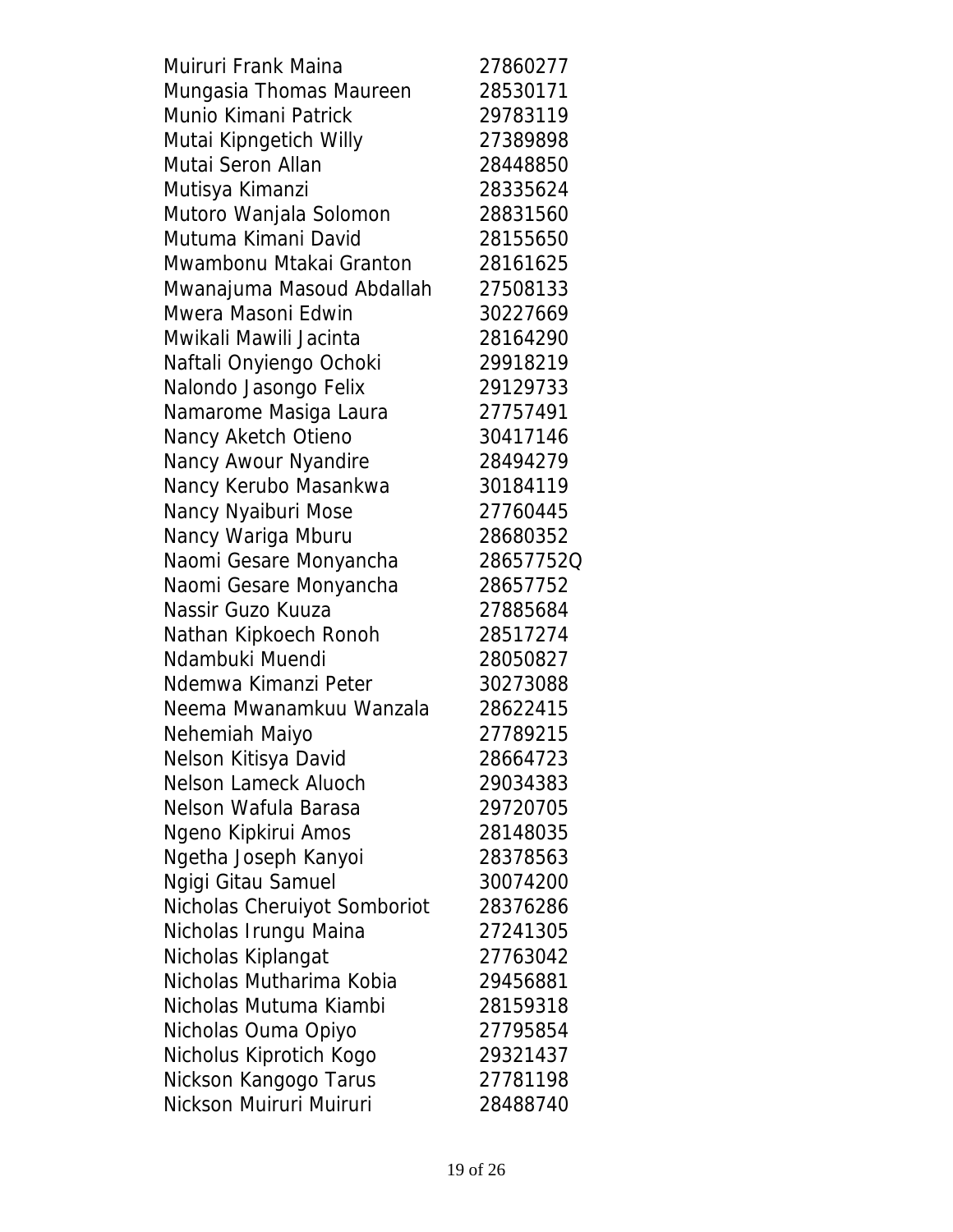| Nicodemus Kwenda Maube    | 28568148 |
|---------------------------|----------|
| Nicodemus Omeke Ontita    | 28374252 |
| Nixon Kipkemboi Cheruiyot | 28990682 |
| Njue Mbogo John           | 28020802 |
| Noah Wekesa Kitui         | 28663530 |
| Nyabwanga Isabonke Peter  | 27914282 |
| Nyakwara Ratemo Newton    | 28120725 |
| Nyangaresi Erick Makori   | 27663120 |
| Nyangweso Mwachi Jacton   | 28689644 |
| Nzuki Januaries Musau     | 28285831 |
| Ocharo Keoro Erick        | 27373710 |
| Odhiamb Ogutu Jackim      | 28096106 |
| Odhiambo Nyambare Elilias | 28488229 |
| Odhiambo Oduori Cornel    | 33498386 |
| Ogola M Owiti             | 2880660  |
| Oichoe Ogeo Micah         | 24856164 |
| Oisenye Dennis Barongo    | 29160857 |
| Oliver Kipchumba Muttio   | 29709384 |
| Oliver Kwemoi Mongei      | 32666237 |
| Oliver Mwaura Kangara     | 27283738 |
| Omar Chidulu Chichi       | 27844573 |
| Omar Hashim Shariff       | 28638514 |
| Omare Nyabei Boaz         | 28437578 |
| <b>Ombori Mose Janet</b>  | 28092022 |
| Omondi Ouru Victor        | 28429610 |
| Omusembe Okonoa Tony      | 28001391 |
| Onchiri Cliff Omayo       | 27902010 |
| Onesmus Kipchirchir Rutto | 28678278 |
| Ongaya O Jacob            | 28813237 |
| Ongechi Bundi Cliff       | 32936394 |
| Onguso Joab Ongos         | 29024614 |
| Onkoba Mokaya Adelbert    | 27861897 |
| Onyango Kenneth Omondi    | 27908411 |
| Onzere Ayiego Kenneth     | 28812577 |
| Oscar Kibisu Lukose       | 28543009 |
| Oscar Otieno Rakwaro      | 27674329 |
| Otwori Fredrick Ogega     | 28588797 |
| <b>Ouno Phelix</b>        | 27830141 |
| Owuor Otiende Kevin       | 30324972 |
| Patrick Kihiu Nduguya     | 29326196 |
| Patrick Kipngetich Biegon | 28136514 |
| Patrick Kipyator Ngetich  | 28280842 |
| Patrick Kitur             | 28391204 |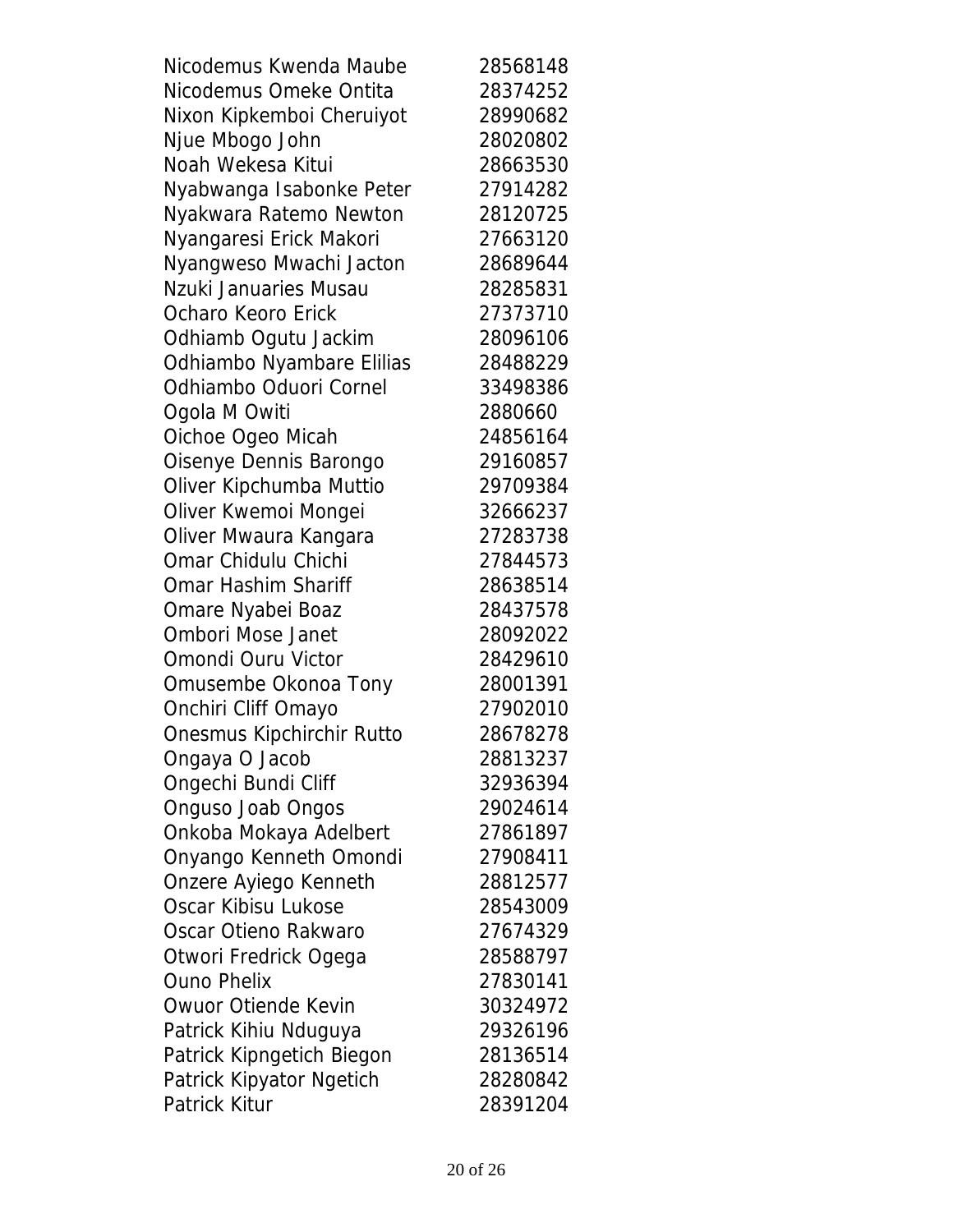| Patrick Maliti Kivuu           | 29655511 |
|--------------------------------|----------|
| Patrick Muthiani Mutua         | 32346996 |
| Patrick Mutuku Maroa           | 29504595 |
| Patrick Nganga Maina           | 28172429 |
| Patrick Obanda Mbayi           | 28355009 |
| Patrick Oduor Nyumba           | 29676444 |
| Patrick Okinyi Ombati          | 28694963 |
| Patrick Wachira Muriuki        | 32218114 |
| Patrick Wangai Maina           | 27775884 |
| Paul Githirwa Kungu            | 27966278 |
| Paul John Subi Adede           | 28474612 |
| Paul Karanja Maganjo           | 29454633 |
| Paul Kipkoech                  | 29011790 |
| Paul Kiragu Muinami            | 30096367 |
| Paul Mbugua Kinyanjui          | 27895760 |
| Paul Mugo Muchangi             | 27913250 |
| Paul Mutemi Mwikali            | 31365803 |
| Paul Nyabuto Arumba            | 29128399 |
| Pauline Achieng Mugah          | 28027563 |
| Pauline Shilako Indolio        | 29901090 |
| Peris Nyaguthii Wanjohi        | 29737408 |
| Peter Cheruiyot Kandie         | 28925605 |
| Peter Kiambi Riungu            | 28604746 |
| Peter Kimani Njunie            | 28737382 |
| Peter Kipkoech Yegon           | 32522995 |
| Peter Kipngetich Kigen         | 28845669 |
| Peter Kipronoh Langat          | 27486713 |
| Peter Kyalo Mwaniki            | 29376265 |
| Peter Mutugi Kithinji          | 28337147 |
| Peter Mwanzia Kithusi          | 27348654 |
| Peter Mwendwa Munyalu          | 27591390 |
| Peter Ngeno                    | 28859380 |
| Peter Njuguna Kiragu           | 28771726 |
| Peter Ochieng Doho             | 29225567 |
| Peter Odhiambo Okumu           | 28606831 |
| Peter Okola Makokha            | 29432474 |
| Peter Orwa Otieno              | 28714908 |
| Peter Otumbo Mbitsi            | 27881120 |
| Peter Robert Kipngeno          | 29650256 |
| Peterson Karatu Gacheba        | 29832799 |
| Peterson Mutwiri Mwirigi       | 28292814 |
| Phaustine Akinyi Siminyu       | 28892987 |
| Phaustine Cheti Brian Likhanga | 24584148 |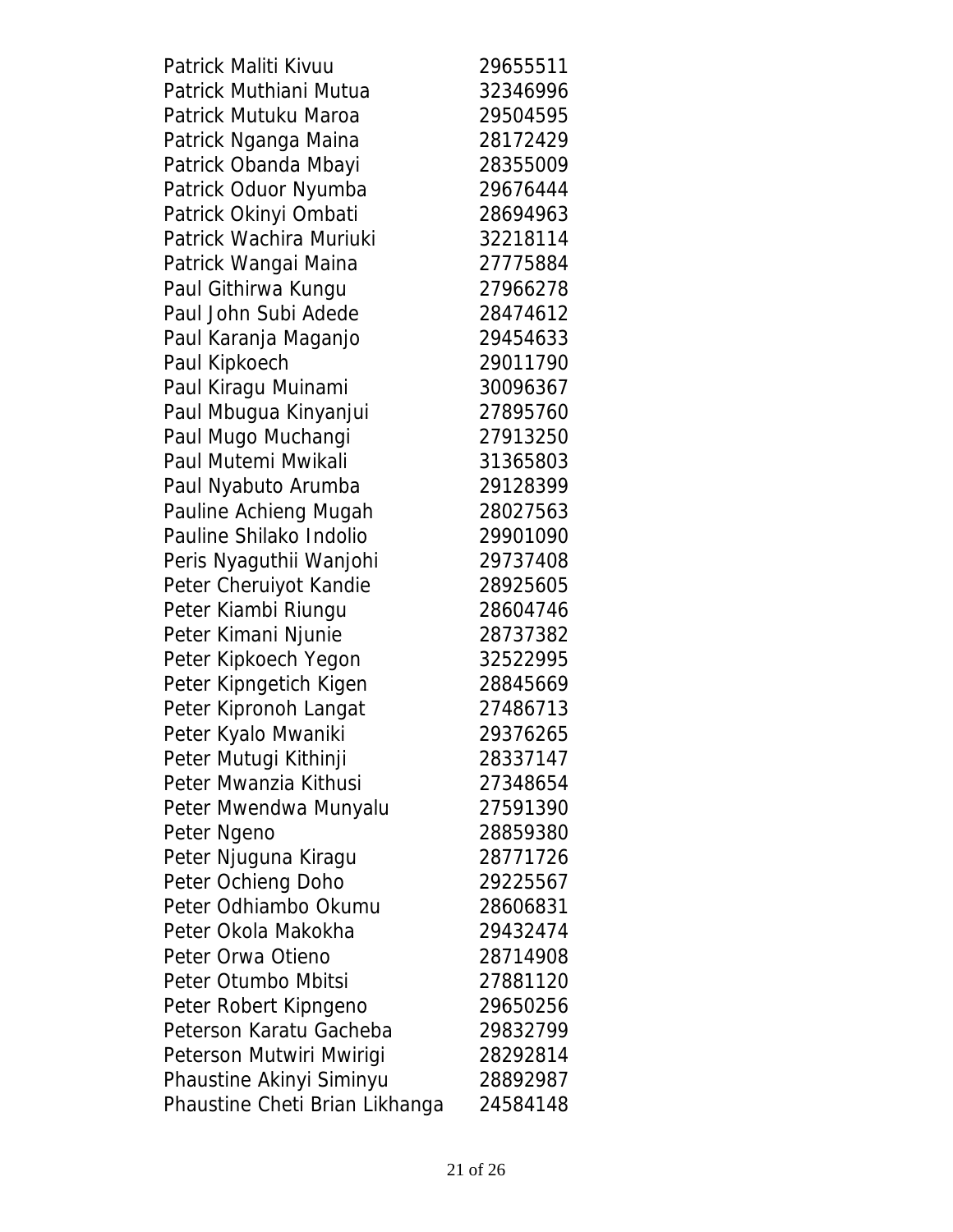| Phiana Raburu               | 28925075 |
|-----------------------------|----------|
| Philip Kinyili Muia         | 28086517 |
| Philip Kipngetich Chepkwony | 28246160 |
| Philip Ngeywo Makas         | 28223316 |
| Phillis Wanjiku Ndumia      | 28519777 |
| Phineas Kirimi              | 28488840 |
| Phylis Wangari Mukundi      | 28357999 |
| Prexcedes Jeruto            | 29385745 |
| Pricilla Wangare Ndungu     | 28217126 |
| Priscilla Mutashi Lumumba   | 29255372 |
| Priscillah Mwania           | 28659481 |
| Priton Chebukari Chenge     | 27645214 |
| Purity Kainda Mauta         | 27575713 |
| Purity Patience Nyokabi     | 28702542 |
| Purity Wairimu Mburu        | 32253527 |
| Rael Nyareso Mageto         | 28724932 |
| Rancy Muraya Nguyo          | 28059577 |
| Raymond Bwire Mwabini       | 28990391 |
| Reagan Doe Oloo             | 28534923 |
| Rebecca Auma Omondi         | 27886052 |
| Regina Wamuyu Rwamba        | 28654728 |
| Renson Kilugha Mwamboko     | 31773960 |
| Renson Mariaria Oyori       | 30396360 |
| Rhoda Kasyoka Musyimi       | 27522275 |
| Richard Mwai Gachuhi        | 28704366 |
| Risper Kemunto Makori       | 29634026 |
| Robert Kipkorir Kirui       | 30237640 |
| Robert Onyambu Gesora       | 29508463 |
| Robert Thuku Mwangi         | 28001164 |
| Robinson Mwaura Waweru      | 28597598 |
| Rodegers Mukanda Okumu      | 30988000 |
| Rodgers Mwenda Kinyua       | 29751137 |
| Rodgers Nyaribari Agwata    | 28045964 |
| Ronald Auma Omouo           | 29343041 |
| Ronny Mutai                 | 28337332 |
| Rono Robert                 | 28784096 |
| Rosemary Atieno Onditi      | 29287861 |
| Rosemary Wanjiru Maina      | 31518505 |
| Royford Ndumba Nkunja       | 27989173 |
| Rufus Muthui Ndungu         | 28208549 |
| <b>Ruth Mwende Muvea</b>    | 28531588 |
| Ruth Wanjiru Waweru         | 29708243 |
| Saida Ateya Makukha         | 28392665 |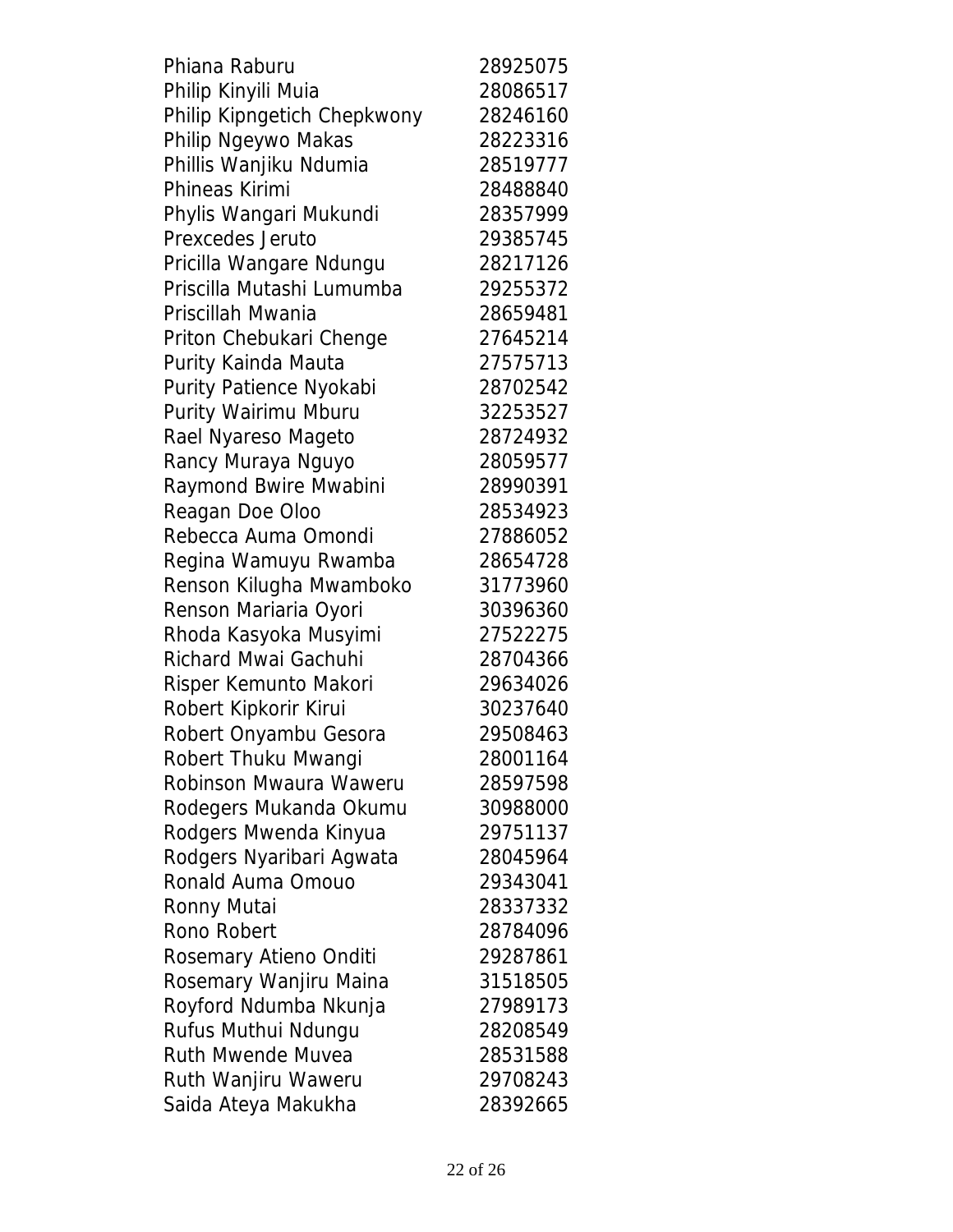Salome Magani 29198517 Salome Timanto Kanzai 28915063 Sammy Kihumba Kasewa 28616615 Sammy Mutui Muimi 29641816 Sammy Oguko Orango 30501060 Sammy Poloman Edwin 33279878 Samson Chiro Sonje 28347804 Samson Moran Langashar 31568729 Samson Mosee Masua 28086658 Samuel Gathanga Gichingiri 27719361 Samuel Gitau Ngugi 27786330 Samuel Kariuki Kamau 29448106 Samuel Katana Mwalimo 28042818 Samuel Kiama Muriithi 28149887 Samuel Kiiru Waithaka 29703330 Samuel Kioko Ngumbau 27905924 Samuel Maingi Kimani **27922860** Samuel Mburu Wanja 28766970 Samuel Mwangi Kariuki **28187280** Samuel Mwangi Maina **32669867** Samuel Ng'anga Githithu 28031689 Samuel Otieno Odongo 28405084 Samuel Sankale Momposhi 31140407 Samuel Wanjogu Njeri 27141762 Samwel Mogaka Nyangau 28050759 Samwel Murithi Ngare 28830881 Samwel Mwangiu Maina 28539608 Sara Wangechi Wangenye 27704224 Sarafina Wairimu Njagi 1942/2398 Sarah Akinyi Oloo 27738569 Sarah Thyaka Mui 31555104 Seif Jenjewa Suleiman 28125691 Selline Atieno Obonyo 27443506 Serah Ngusye Mwau 29501667 Shadrack Kioko Nzau 28862571 Shadrack Kipkazi Kiptanui 28510661 Shadrack Kipkoech Langat 29458693 Shadrack Kipruto Sang 28379451 Shadrack Timothy Mutinda 28026373 Sharon Kigadi Opati 28009703 Sheilah Jepkemopi Chumba 27908684 Shem Muturi Rogito 28090793 Shem O Owiti 32233967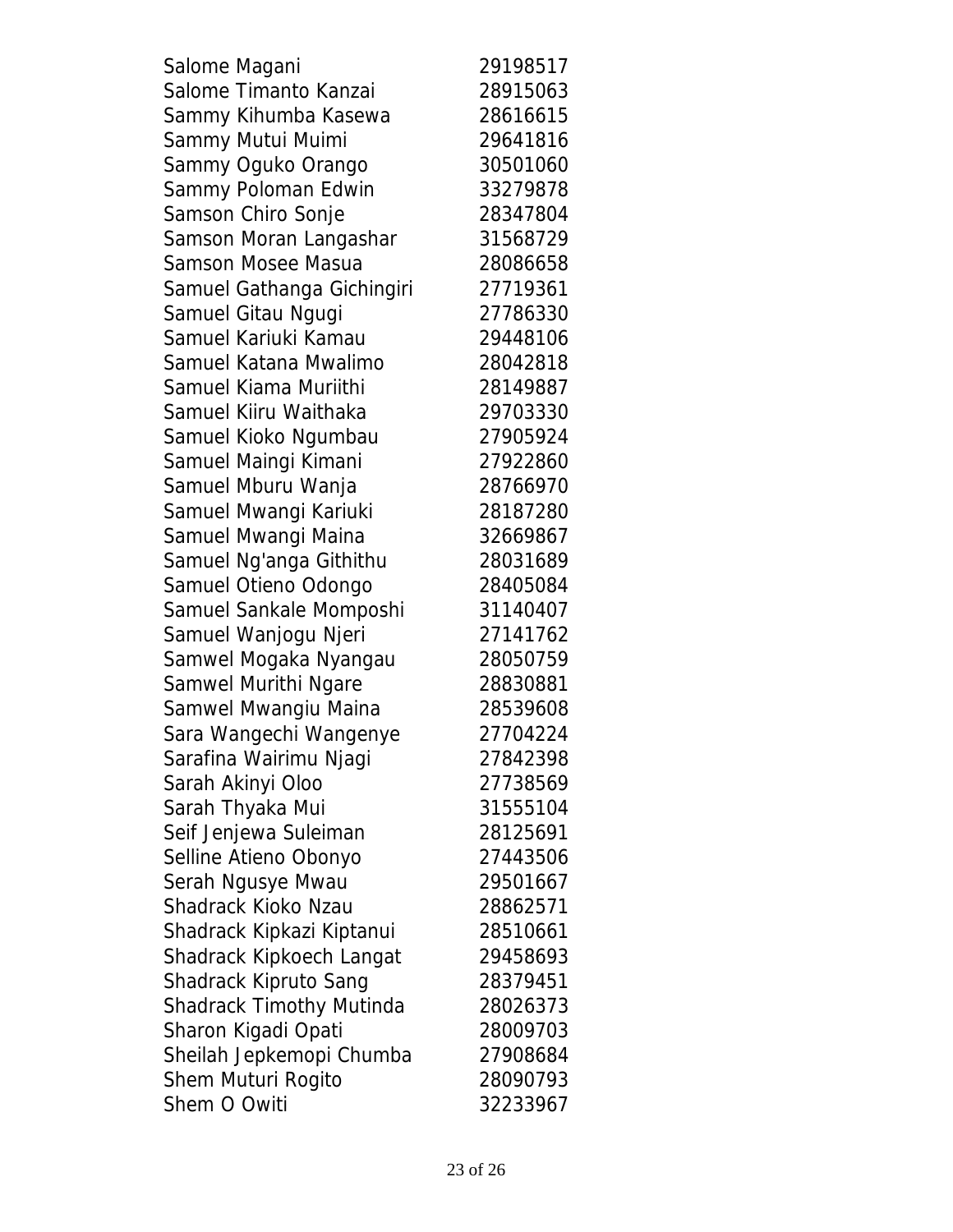Shirleen Achungo Marendes 30192531 Silas Juma Otsieno 28070734 Silas Odhiambo Masinde 28382213 Silvester Gaka Manyanja 28083206 Silvester Macharia Wambugu 25265368 Silvester Ndungu Njenga 28454915 Simon Gachara Kimani 28503011 Simon Kabera Muriimi 27335393 Simon Karanja Kabaiku 28369720 Simon Kimani Gitonga 29159857 Simon Kuria Ithadi 27718378 Simon Macharia Maina 27473583 Simon Makonge Ndunda 28151125 Simon Mwangi Kamau 29352615 Solomon Gathoka Ngamini 28041934 Solomon Matata Muema 28704588 Solomon Njoroge Irungu 28673208 Solomon Shiketi Sango 29449763 Sophie Nyangaresi Matoke 27432011 Squellah Mokoro Nyabuto 30177203 Stacy Kaindi Muthinzi 29005302 Stanley Kimani Maina 28347162 Stanley Kiplangat Koech 28041549 Stanley Ndegwa Nyawira 27385482 Stanley Nganga Ndungu 27238083 Stella Chepngetich 29347111 Stellamaris Ngina Kahoki 28721415 Stephen Amaka Oyier 28598634 Stephen Gathi Njogu 28348540 Stephen Karani Oroneh 27682890 Stephen Khaemba Wanjala 28484678 Stephen Kihuga Otieno 28536596 Stephen Kimani Mburu 28106840 Stephen Kioko Mutua 26924224 Stephen Lasiti Nkamasiai 28826530 Stephen Muchiri Mburu 28319295 Stephen Okonjo Onyango 29772065 Stephene Nyakuti Otenyi 27968618 Steven Omondi Onyango 27629529 Steven Ouko Orao 29267639 Sylvia Njeri Waigwa 28548780 Sylvia Onyango Onyango 27994542 Tabitha Kwamboka Nyachienga 28762815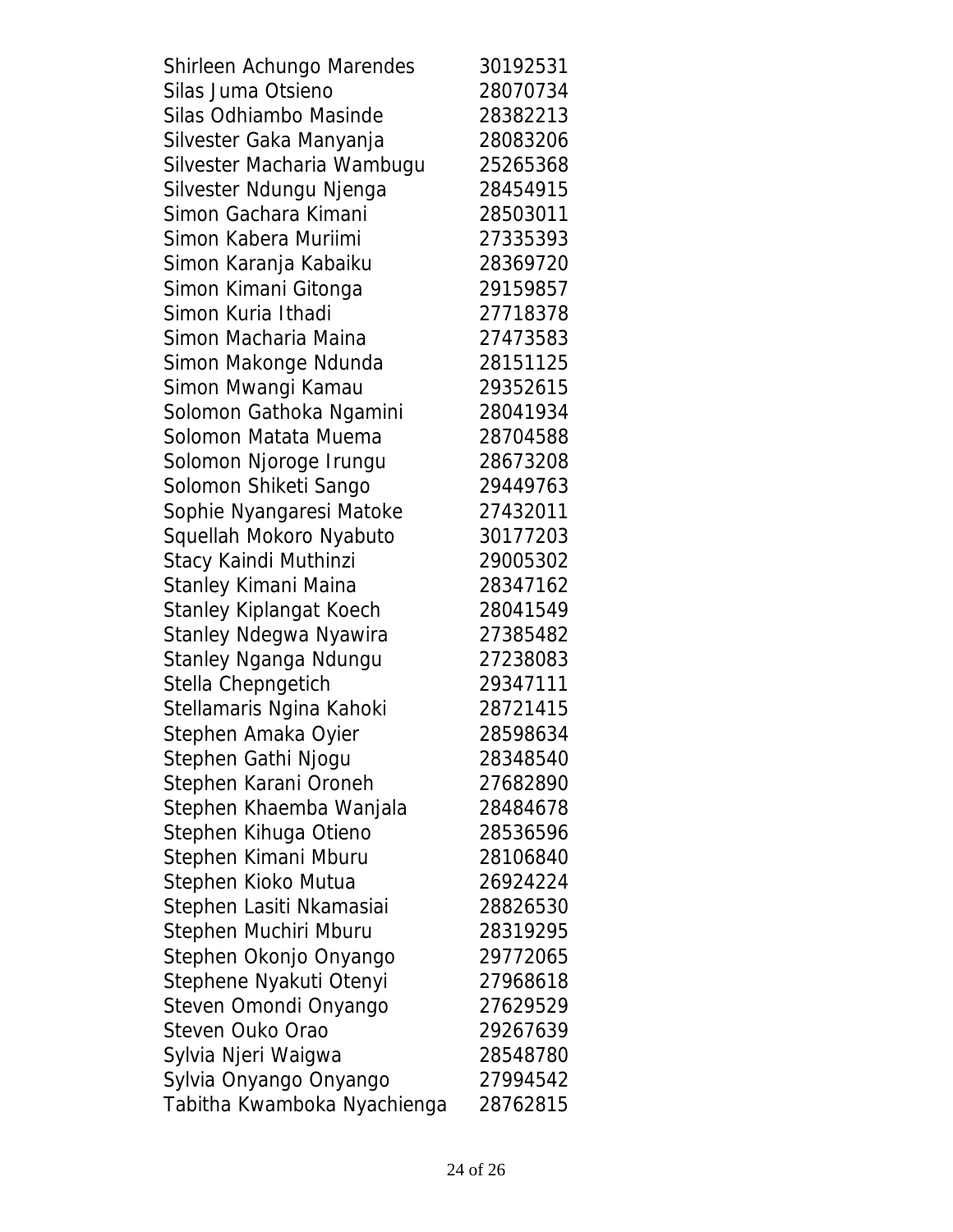| Tecla Kaimuri Mugwe        | 28243965 |
|----------------------------|----------|
| Terence Wanjala Wanyama    | 28085096 |
| Thomas Masharu Msagha      | 28513705 |
| Thomas Mosima Nyakundi     | 27995963 |
| Thomas Mungau Njuguna      | 30046558 |
| <b>Timothy Kiprop</b>      | 27939828 |
| Timothy Maingi Kingori     | 28540576 |
| <b>Timothy Siro Oswere</b> | 28664492 |
| <b>Tito Yatich</b>         | 29625534 |
| Titus Kiptoo Chelulei      | 27696790 |
| Titus Munene Kinyua        | 27280100 |
| Titus Muriungi Mwebia      | 28231212 |
| Tobias Simiyu Wanyonyi     | 27895341 |
| Tonny Kipyegon Kirui       | 27895115 |
| <b>Too Cheruiyot</b>       | 30845027 |
| Tuei Nixon Kipkurui        | 28864000 |
| Valentine Mulele Shikolo   | 29344734 |
| Vallentine Okumu Onyango   | 27542585 |
| Veronica Wangui Wambui     | 27958916 |
| Vicent Kavai Ahuga         | 30125861 |
| Victor Anzel Oyoo          | 28517267 |
| <b>Victor Korir</b>        | 27148454 |
| Victor Lihanda Mahaya      | 27649935 |
| Victor Lubialuli Maina     | 27909340 |
| Victor Muchangi Kinyua     | 32356965 |
| Victor Munyokho Ondako     | 28520313 |
| Victor Mutinda Michael     | 29711568 |
| Victor Ochieng Muga        | 28614492 |
| Victor Omboga Kabete       | 32654227 |
| Victor Ouko Ogosi          | 29253715 |
| Victorine Akinyi Pesah     | 29391669 |
| Vincent Bruce Ojiambo      | 27372322 |
| Vincent Kennedy Oyani      | 27771412 |
| Vincent Kiptoo Koech       | 28489244 |
| Vincent Kipyegon Birir     | 27859811 |
| <b>Vincent Korir</b>       | 28391661 |
| Vincent Nyauke Ayanga      | 28605065 |
| Vincent Omboga Mogana      | 29753772 |
| Vincent Onchangwa Maranga  | 29706127 |
| Vincent Onyango Mbaka      | 28621951 |
| Virginia Mutindsa Mutugwa  | 28456667 |
| Vistor Odhiambo Agara      | 29271439 |
| Vitalis Mwanzi Bulinda     | 27765655 |